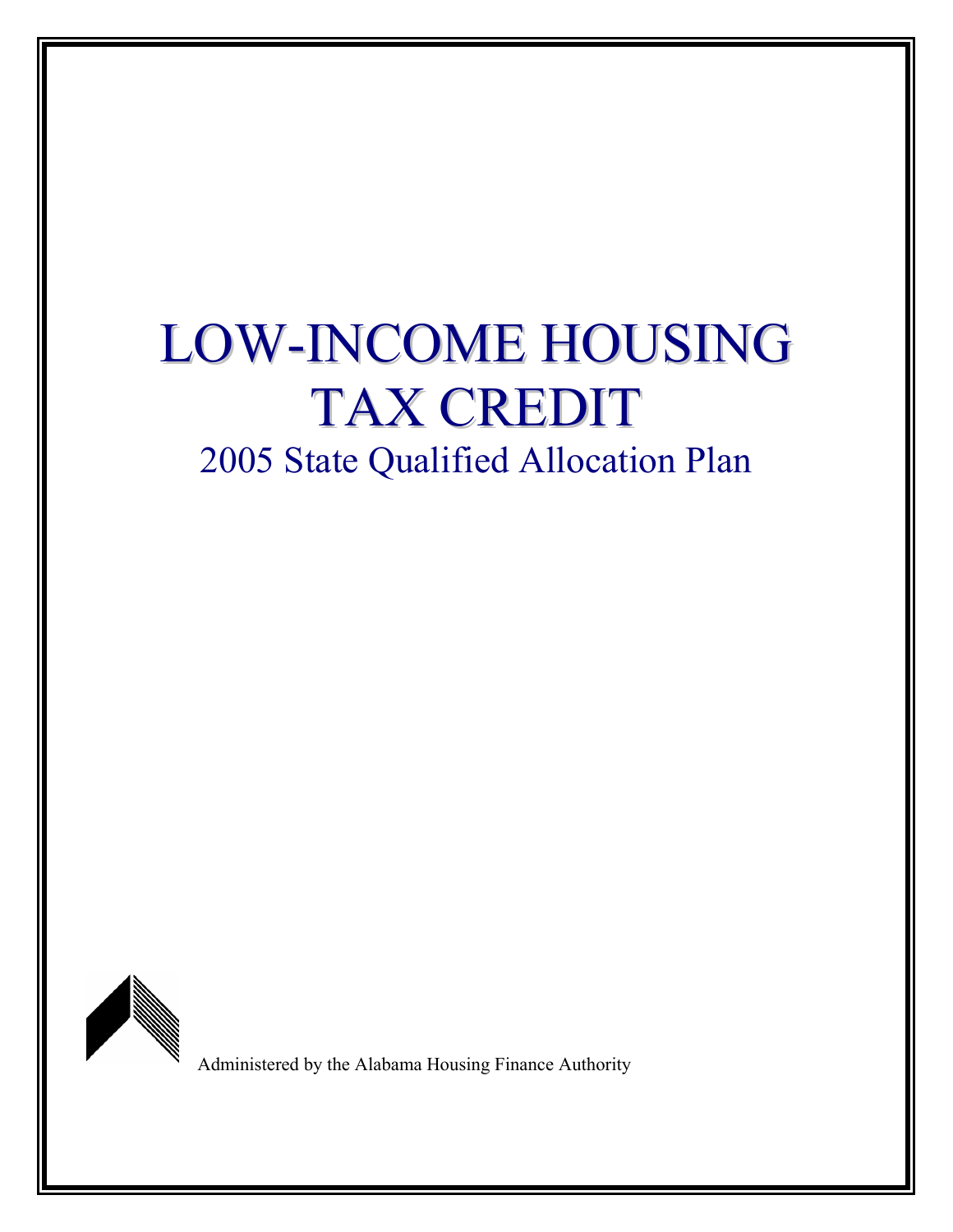#### **HOUSING CREDIT 2005 STATE QUALIFIED ALLOCATION PLAN**

#### **TABLE OF CONTENTS**

**PAGE**

| I. | <b>HOUSING CREDITS</b>                                            |                |
|----|-------------------------------------------------------------------|----------------|
|    | A. Development of Selection Criteria                              | 3              |
|    | B. Establishment of Housing Priorities                            | $\overline{4}$ |
|    | C. Project Selection Criteria                                     | 5              |
|    | D. Amendments                                                     | 7              |
|    | E. Future-Year Binding Commitments                                | 7              |
| Η. | <b>AHFA ALLOCATION PROCESS</b>                                    |                |
|    | A. Application Cycles                                             | 7              |
|    | <b>B.</b> Mailing List                                            | 8              |
|    | C. Application Threshold Requirements                             | 8              |
|    | D. Negative Actions                                               | 9              |
|    | E. Application Evaluation                                         | 10             |
|    | F. Developer and Builder Fees                                     | 12             |
|    | G. Housing Credit Allocations                                     | 12             |
|    | H. Notification of Approval                                       | 14             |
|    | I. Progress Requirements After Reservation                        | 14             |
|    | J. Negative Action After Reservation until Placed-in-Service Date | 16             |
|    | K. Change in or Denial of Housing Credit Allocation               | 17             |
|    | L. Memoranda of Understanding                                     | 17             |
|    | M. Disclosure                                                     | 17             |

#### **III. POINT SCORING SYSTEM**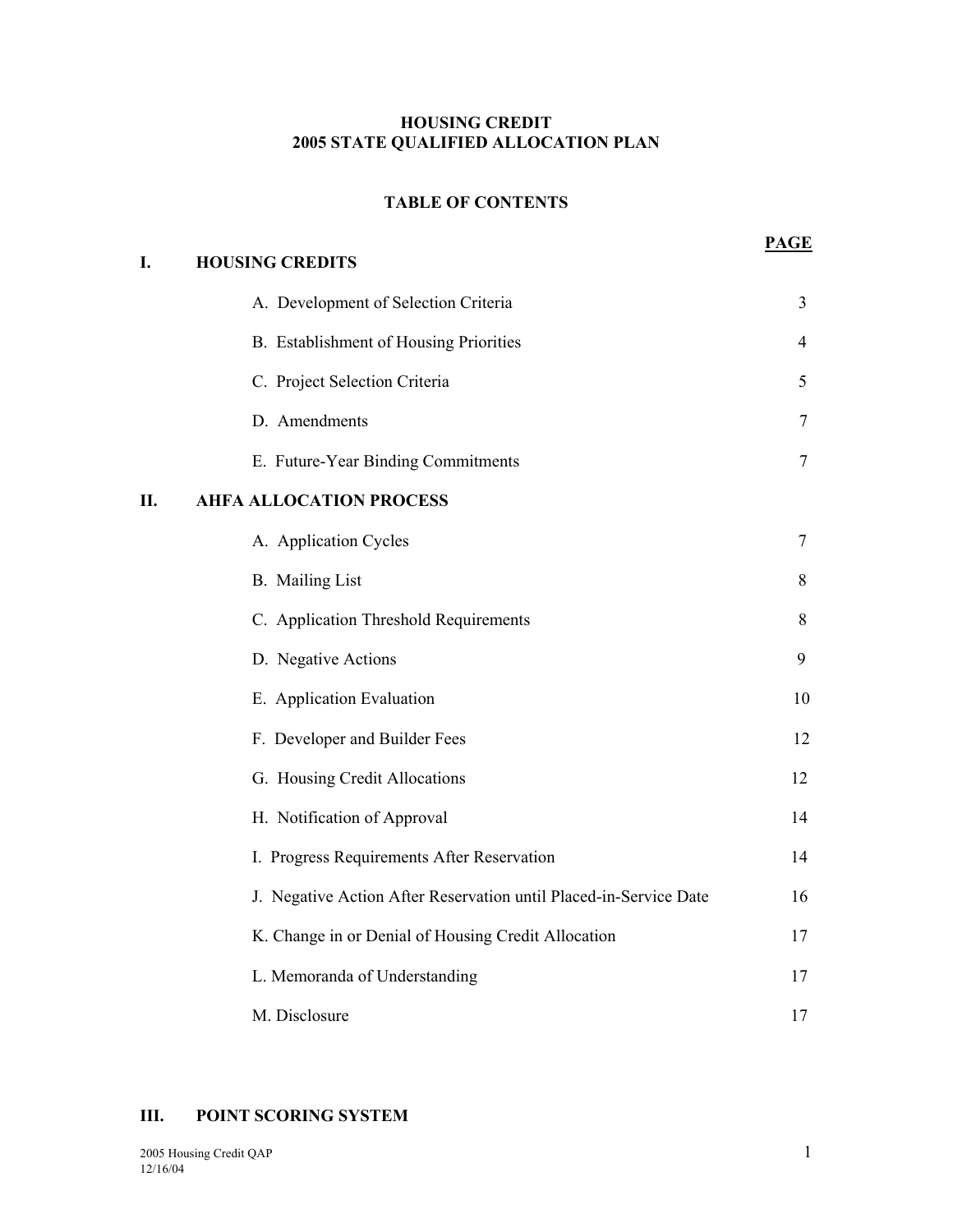| A. Points Gained | 18      |
|------------------|---------|
| B. Points Lost   | 27<br>∼ |

# **IV. COMPLIANCE MONITORING**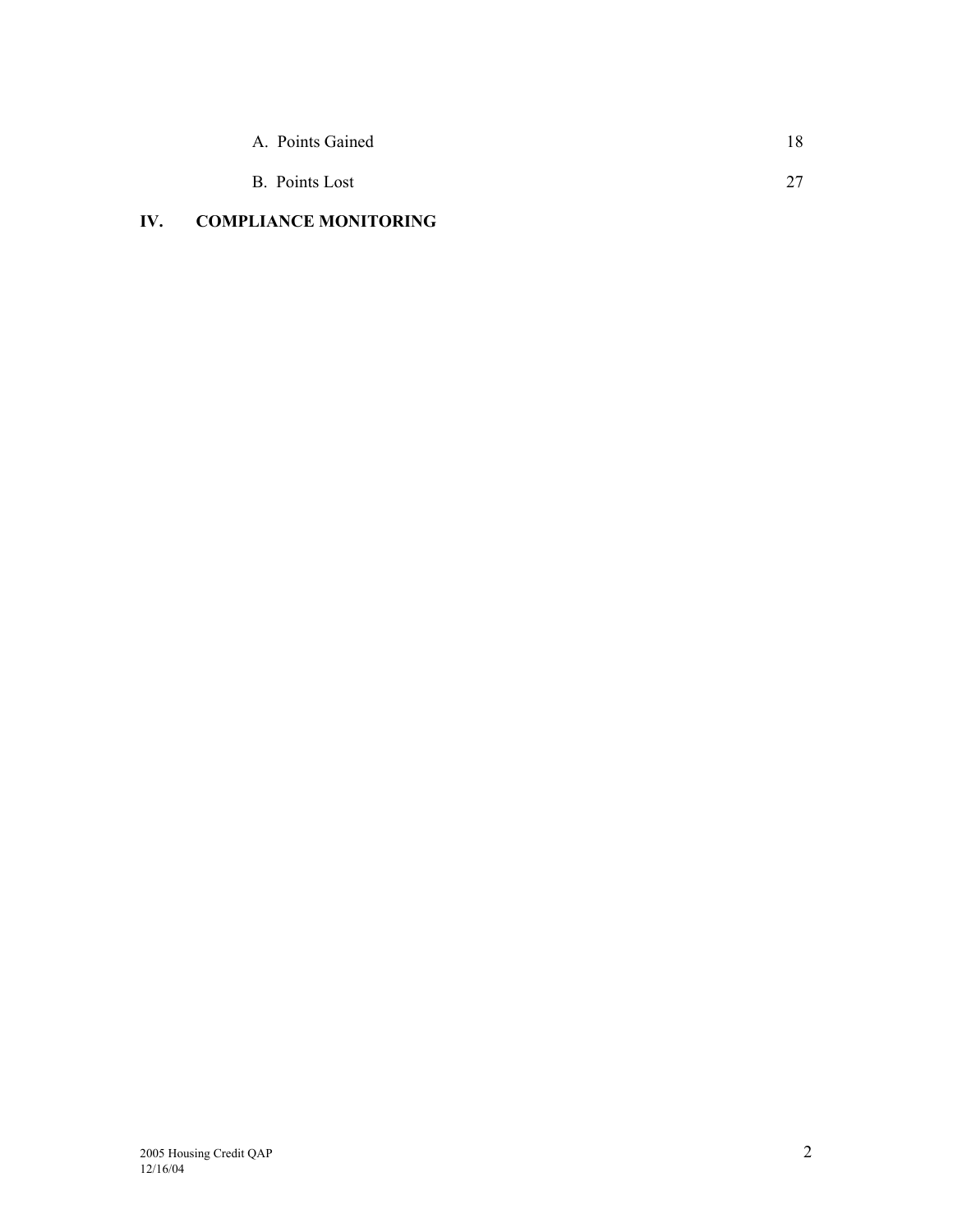#### **I. HOUSING CREDITS**

The Housing Credit (HC) program encourages and promotes investment in affordable rental housing for low-income households. Through these investments, the number of housing units is increased and the quality of existing housing units is significantly upgraded. The primary benefit to investors is a dollar-for-dollar reduction in federal tax liability.

To receive HCs, a project must qualify under federal rules contained in Section 42 of the Internal Revenue Code of 1986 (Section 42).

The Alabama Housing Finance Authority (AHFA) has developed and implemented this Housing Credit Allocation Plan for the State of Alabama in compliance with the rules set forth in Section 42. AHFA is required by Section 42 to:

- Develop selection criteria to be used in determining housing priorities for the State. The selection criteria includes ranking each project in accordance with its location, fulfillment of housing needs, project and applicant characteristics, participation of local tax-exempt organizations and targeting persons on public housing waiting lists;
- Develop an evaluation process whereby preference is given to projects which serve: (1) the lowest income tenants, and (2) qualified tenants for the longest period(s); and
- Develop compliance monitoring procedures to test for noncompliance with the provisions of Section 42 and for notifying the Internal Revenue Service (IRS) of noncompliance.
- A. Development of Selection Criteria

AHFA has been responsible for preparing a housing needs assessment and strategy for the State of Alabama since the HOME Investment Partnerships Program was created. In 1992, AHFA prepared the first Comprehensive Housing Affordability Strategy (or CHAS) as a prerequisite for Alabama to receive millions of federal dollars for housing. Prior to submitting the CHAS to HUD, AHFA prepared an extensive list of interested relevant parties from which to gather information and mailed letters of inquiry, questionnaires and surveys to various state agencies, service providers, housing directors and individuals. Based on the information gathered, along with data from the relatively new 1990 U. S. Census, AHFA then compiled a blueprint document for creating affordable housing across the State.

Beginning in 1995, HUD abandoned the CHAS and created the Consolidated Plan; an effort to blend the four *Community Planning and Development* programs - Community Development Block Grant (CDBG), Home Investment Partnerships (HOME), Emergency Shelter Grants (ESG), and Housing Opportunities for Persons with AIDS (HOPWA) into a single submission process. AHFA, as administrators of the HOME Program, was deemed responsible for writing the housing portion of the new document. The Consolidated Plan provided a detailed overview of how the State planned to utilize some \$50,000,000 annually in HUD funding to meet economic development objectives, provide affordable housing, and address other special needs. As a contributor, AHFA offered a detailed analysis of the current status of housing in Alabama with special attention devoted to the condition of housing and housing affordability.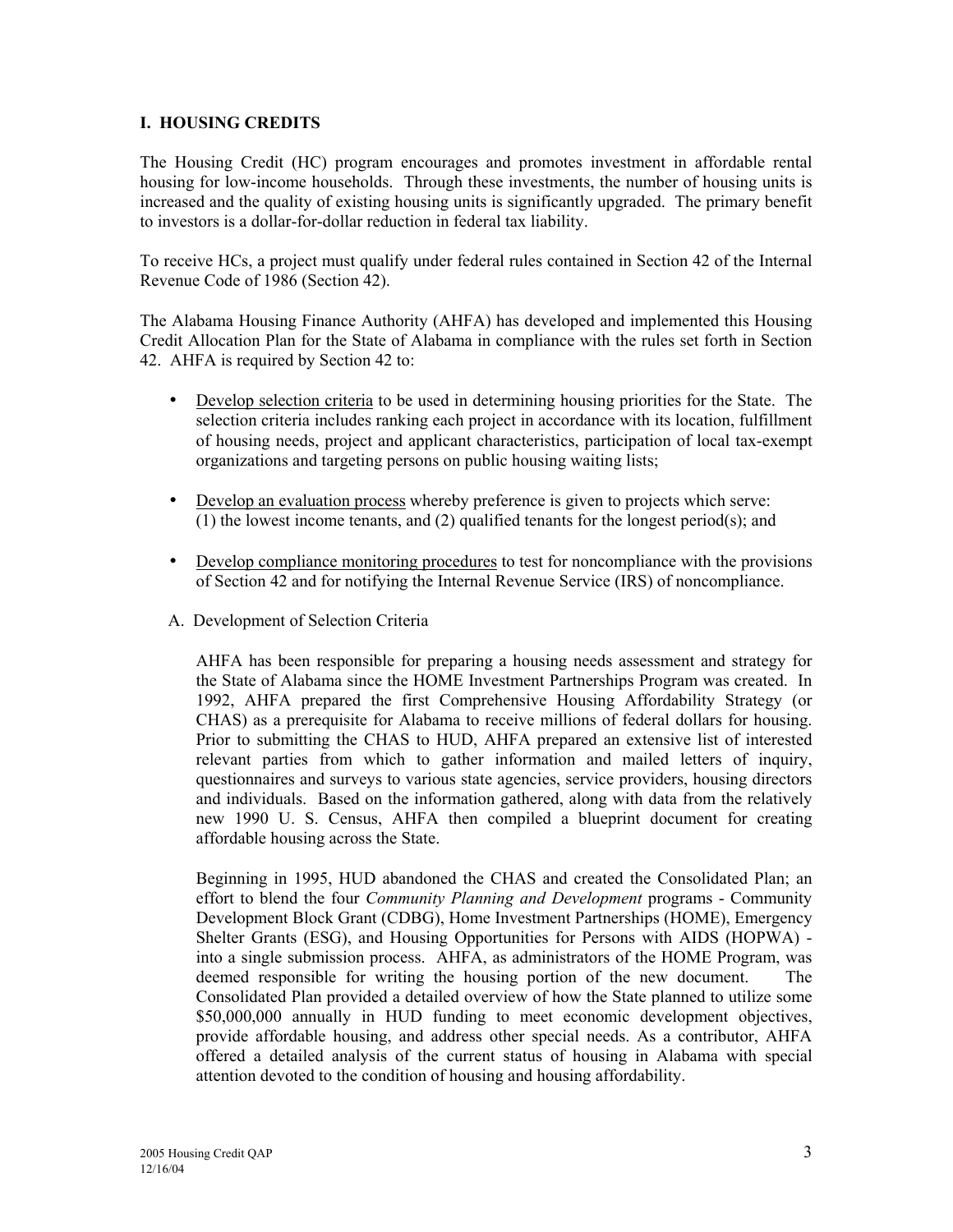Until last year, the data used in the Consolidated Plan has been derived primarily from the 1990 U. S. Census. Beginning with the HUD program year 2004 submission, the State Consolidated Plan relied on fresh figures from the 2000 U. S. Census. While Alabama, like all states, has experienced ups and downs in population, income, and other critical census-tracked data between 1990 and 2000, one realization has not been altered ñ our State is still poor and thousands of Alabama families and households need a safe and affordable place to live. A great many unmet needs still exist and AHFA will use available resources to address them.

The Consolidated Plan, in addition to providing an overall assessment of housing needs for the State, identifies the housing needs associated with special needs groups (minorities, single-parent families, the elderly, people with disabilities, mental illness, or AIDS/HIV and homeless persons).

A demographic analysis performed for the first Consolidated Plan (and still true today) concluded "that a significant number of individuals in all parts of the state are in need of housing assistance. Those with the greatest needs are, predictably, concentrated at the lowest levels of the income hierarchy, wherein the housing cost burden is also the most severe. The largest numbers relative to housing needs are found in the state's most populous urban and metropolitan counties, but the greatest concentration of need is observed in the rural counties located in the southern portion of the state, the Black Belt in particular."

Additionally, the Consolidated Plan continues to be updated with historical AHFA data, including a list of HOME and Housing Credit projects placed in service and/or committed by AHFA since those programs began. The new Census data did not dramatically alter the state's affordable housing priorities. While state HOME funds provide hundreds of traditional affordable housing units across Alabama each year, the overwhelming majority of beneficiaries have been families and, in some cases, the elderly. Meeting those needs is consistent with Consolidated Plan findings and the need for additional family units and elderly units should remain strong for the unforeseen future.

B. Establishment of Housing Priorities

AHFA has established certain housing priorities to be used in the distribution of Housing Credits. In establishing these housing priorities for the 2005 allocation cycle, AHFA seeks to promote:

- Projects that add to or significantly upgrade the existing low-income housing stock particularly in the Black Belt counties;
- Projects which, without Housing Credits, would not likely set aside units for low income tenants;
- Projects which use additional assistance through federal, state, or local subsidies; and
- Balanced distribution of Housing Credits throughout the state in terms of geographical regions, counties, urban area, and rural areas.
- C. Project Selection Criteria

In accordance with Section  $42(m)(1)(a)(ii)$  of the Internal Revenue Code, AHFA is required to notify the chief executive officer (or equivalent) of the local jurisdiction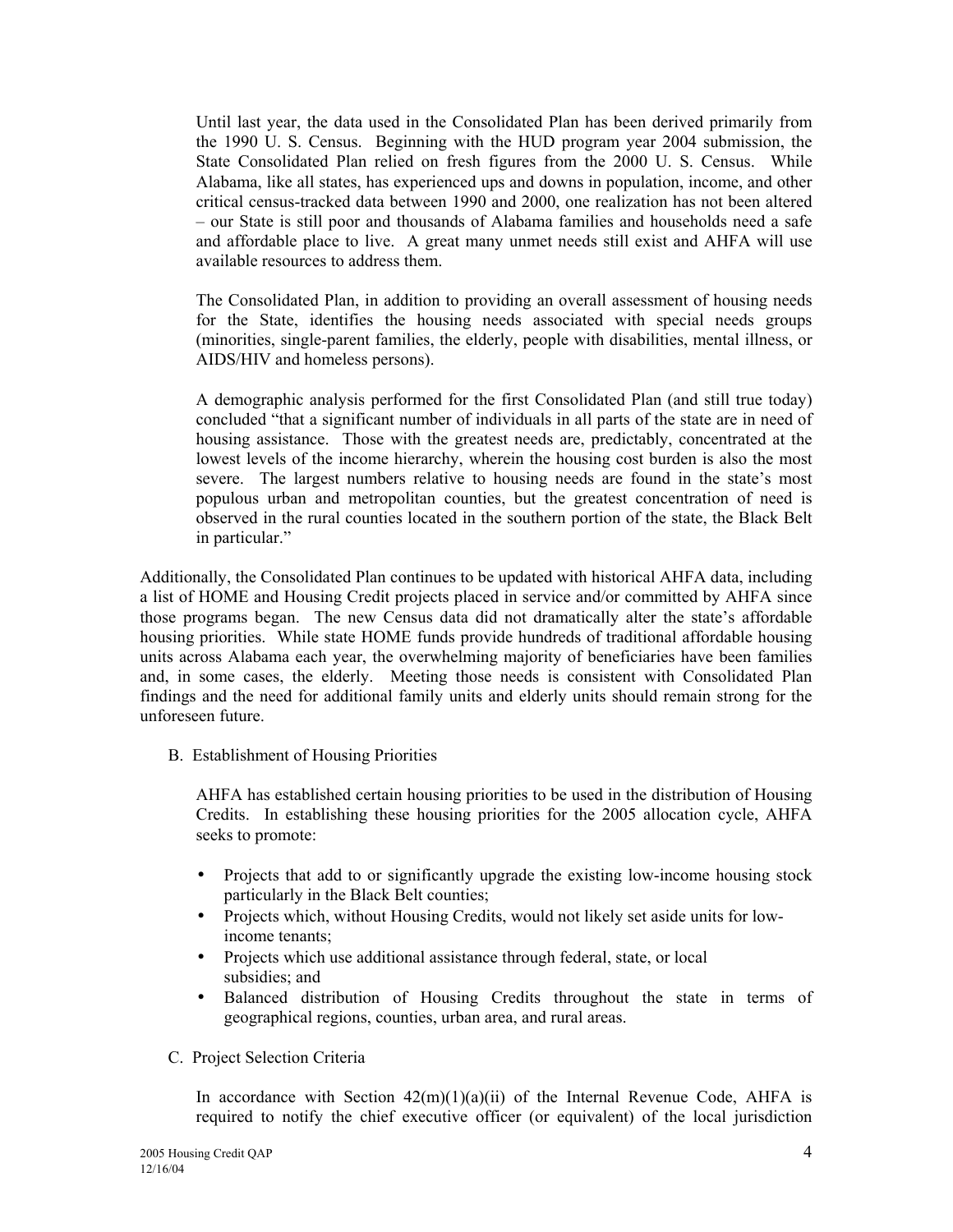within which an applicant has submitted an application for funding using the Low-Income Housing Tax Credit program. AHFA is required to provide such individual a reasonable opportunity to comment on the project. Comments made by the executive officer will be considered by AHFA, along with other market information, to determine the feasibility or viability of the project.

 While a lack of expressed support does not mean that the project is necessarily opposed by the community, more consideration is given to projects which are able to demonstrate support from the communities they will ultimately serve. AHFA recognizes that having community support can also reduce the "NIMBY" (Not-In-My-Backyard) issues that may accompany an affordable housing project.

AHFA is required to evaluate each application to determine which projects should receive Housing Credits. Applicants must complete the following basic steps:

- 1.) A complete application must be submitted to AHFA. The application package contains a checklist outlining items necessary to complete the application. The application is deemed complete if all pages are submitted on original forms with original signatures, legible, and all applicable spaces are fully completed. All AHFA-provided forms/documentation (see application checklist) must be submitted with the application in original form with original signatures. These forms/documentation must be submitted in numerical order behind the index pages, which are included in the application package. The application should not be in a binder or spiral binding. Failure to meet any of the above instructions will result in point deductions in the Point Scoring System (see Section III (B)(1)). If an application remains incomplete after notification by AHFA of the missing documents and expiration of the time allowed for submission of said items, the application will be rejected, and no further consideration will be given.
- 2.) Qualified multifamily residential rental projects must meet the basic occupancy and rent restrictions required of Section 42.

When Housing Credits are combined with HOME funds the project must meet the occupancy and rent restrictions required in Section 42 and the HOME regulations, whichever is more restrictive.

Residential rental projects must be on a single site or contiguous sites. Sites may be considered contiguous if separated only by one neighborhood street. *An exception to the single site or contiguous sites will be allowed for non-contiguous sites if the project meets the following requirements:*

- (i.) The project is located within a qualified census tract or in an area designated by HUD or the local government as a neighborhood revitalization area.
- (ii.) All units included in the project are within 1.5 miles of all other units included within that transaction.
- (iii.) Each separate site within the project contains a minimum of eight contiguous units.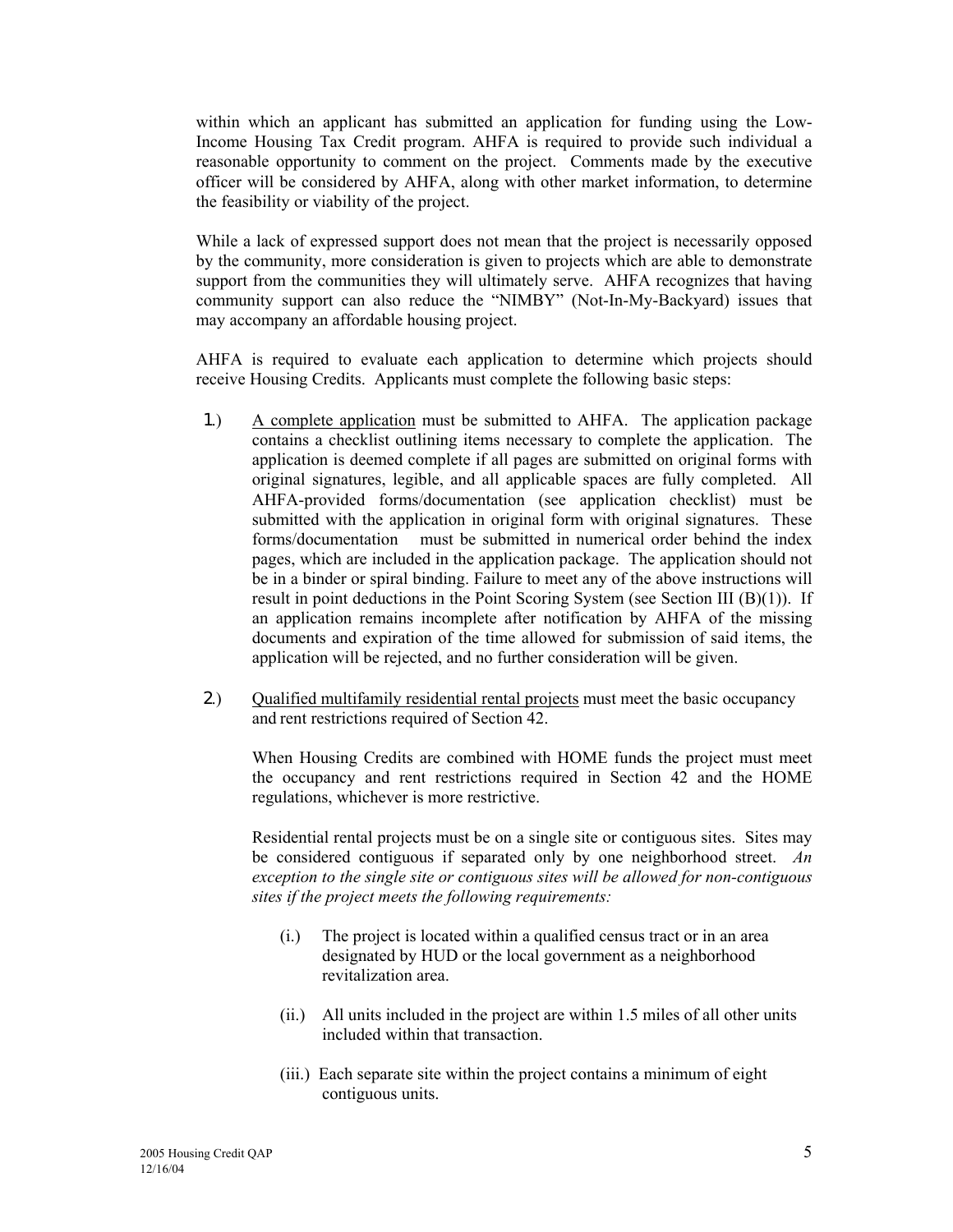- (iv.) The number of non-contiguous sites does not exceed six.
- (v.) The project must be new construction or rehabilitation of existing units. A combination of new construction and rehabilitation of existing units will not be allowed.

*Because non-contiguous sites increase AHFAís compliance monitoring and administrative costs, the reservation fee on non-contiguous sites will be increased from 10% to 12% of the first year's credit allocation.* 

Mobile home developments do not qualify. Intermediate care facilities, group homes, and congregate care facilities are not allowed. In addition, any residential rental unit that is part of a hospital, nursing home, sanitarium, lifecare facility, or intermediate care facility for the mentally and physically handicapped is not for use by the general public and is not eligible for Housing Credits under Section 42. Projects with combined HOME funds and Housing Credits must contain no more than 56 units. Further, projects applying for Tax Credits must contain no fewer than 12 units. An exception to this requirement will apply if the project is a proposed HUD or USDA Rural Development rehabilitation.

 All residential rental units must be under common ownership, deed, financing and property management.

Applicants cannot submit more than one phase of the same project in the same application cycle.

- 3.) Market feasibility. The proposed rental project must meet AHFA's market feasibility requirements. AHFA's Market Study Criteria is included in the application package. A market study conducted by an independent third party market analyst must, at a minimum, document the following criteria.
	- (i.) Project's market area;
	- (ii.) Supply analysis;
	- (iii.) Demand analysis;
	- (iv.) Market feasibility of the proposed rent structure;
	- (v.) Analysis of the relationship between supply and demand; and
	- (vi.) Summary of salient facts and conclusions.

*The market study must demonstrate an adequate market for the proposed units and that the proposed project would not adversely impact any existing AHFA projects or create excessive concentration of multi-family units.* 

- 4.) Financial feasibility. The project must meet certain financial feasibility requirements. See Section II (E) (1) (iii) of this Housing Credit Allocation Plan.
- 5.) Prove adequate infrastructure capacity within the city (or county) in which the proposed project is/will be located.
- 6.) Likelihood of sustained 15-year compliance with Section 42. The financial statements required in the application must demonstrate that the Owner and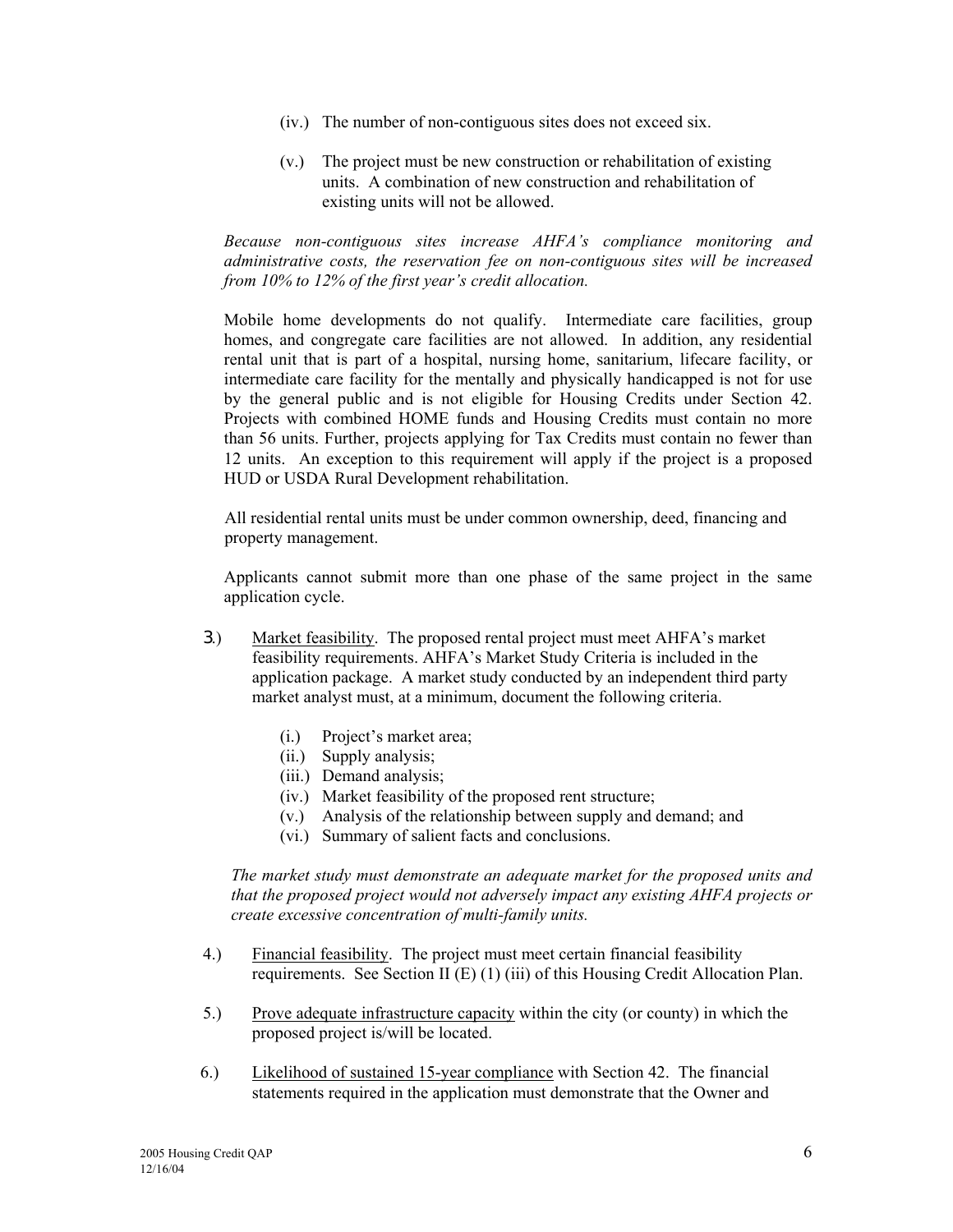Management Company have the financial capacity and experience to maintain compliance with Section 42 throughout the compliance period.

D. Amendments

AHFA is entitled to amend this Housing Credit Allocation Plan, including compliance monitoring provisions, as required by the promulgation or amendment of Section 42, HOME Rules and Regulations, or both, from time to time. Such amendment(s) are expressly permitted and the making of such amendment(s) will require a public notice.

E. Future-Year Binding Commitments

AHFA reserves the right to issue reservations for future-year Housing Credit allocations.

#### **II. AHFA ALLOCATION PROCESS**

A. Application Cycles

The dates of application cycles will be determined by AHFA on an annual basis. All individuals who have requested to be on the mailing list (see Section II (B)) will receive notification of the cycles by mail or e-mail. Notice of the cycle will also appear in *The Birmingham News*, *The Huntsville Times*, *The Mobile Press Register* and *The Montgomery Advertiser*.

Persons wishing to apply for Housing Credits must request and complete the AHFA Multifamily Funding application. Applications may be obtained by letter request. All correspondence and inquiries are to be directed to the following:

| Alabama Housing Finance Authority |              |                              |
|-----------------------------------|--------------|------------------------------|
| Attn: Multifamily Division        |              | Phone Number: (334) 244-9200 |
| P. O. Box 230909                  |              | Fax Number: (334) 244-9214   |
| Montgomery, Alabama 36123-0909    | www.AHFA.com |                              |

Applications received during a cycle will be evaluated on a competitive basis.

 AHFA may, in its discretion, allocate Housing Credits without the use of application cycles or the point scoring system to:

- Any project financed by tax-exempt bond financing;
- Any project financed by HUD's HOPE VI Program where the HOPE VI funds will be lost if a Housing Credit allocation is not received in 2005;
- Any project placed in service that has already received a Housing Credit allocation, has a final cost certification that indicates the need for additional allocation, and has been approved for additional credits by AHFA.

However, owners for the projects listed above may be required at AHFA's discretion to submit a complete application and be subject to AHFA's threshold items and AHFA's underwriting and cost requirements in order to be considered for a Housing Credit allocation or additional allocation.

B. Mailing List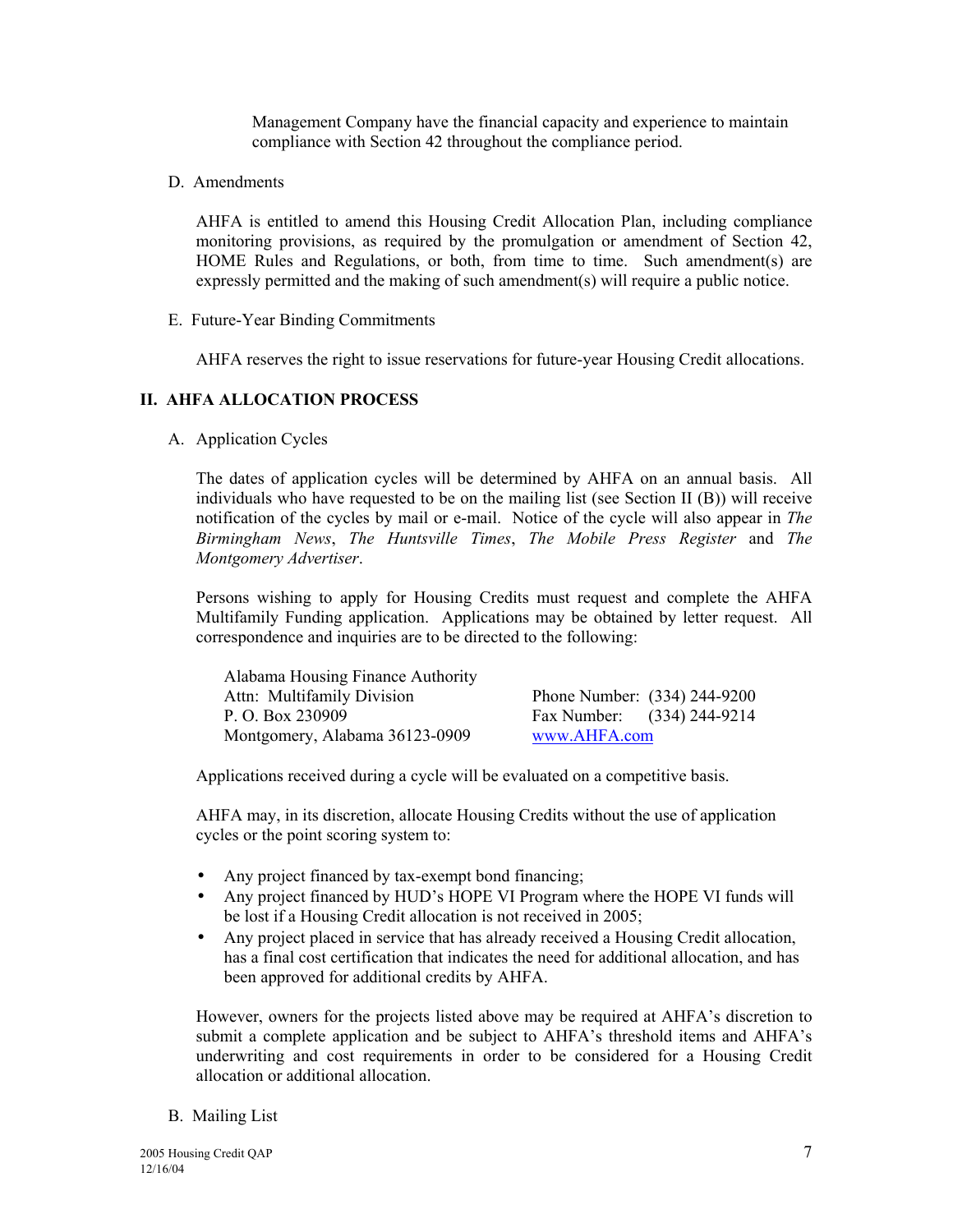AHFA's mailing list is updated annually. Therefore, anyone not on the AHFA's mailing list and wishing to receive notifications of application cycles and other related AHFA activities must request to be placed on the mailing list. That *written* request must be sent to the aforementioned address. AHFA will contact everyone on the mailing list each year to request updated information and to determine if anyone wishes to be removed from the mailing list.

C. Application Threshold Requirements

Although AHFA recognizes that each application submitted is different, certain standard requirements **must be** met by all applicants before the application can be considered. If any of following threshold requirements do not meet AHFA's requirements the application will terminate. The threshold requirements are:

- 1.) Application Fee. A \$ 2,000 non-refundable fee must accompany the application. *The fee must be in the form of a check (no cash accepted). If the application fee is returned due to insufficient funds, the application will terminate. Regardless of the funding decisions, the application fee is non-refundable.*
- 2.) Site Control. If the applicant does not already own the property for which funds are requested at the time of application, the applicant must have site control as evidenced by a purchase option. Because of regulations that impact the varying lengths of the approval process for each property, AHFA strongly suggests that the applicant secure, at a minimum, a six-month purchase option with an option to renew for an additional six months.
- 3.) Proper Zoning. The applicant must provide evidence that the property owned/to be owned is properly zoned and consistent with the proposed project's use. (AHFA does not consider the property zoned if contingent upon further city meetings, approvals and/or advertisement.) Evidence must be in the form of a signed statement from the local jurisdiction where the property is located.
- 4.) Market Study. The applicant must provide a market study conducted by an independent third-party market analyst with a signed Certification of Market Study Requirements Form provided by AHFA in the application package. The market study must demonstrate an adequate market for the proposed units and the proposed units will not adversely impact any existing AHFA projects or create an excessive concentration of multi-family units. If the market study does not satisfy AHFA's requirements, the application will terminate.
- 5.) Certification of Consistency with the Consolidated Plan. **(HOME/Housing Credit only)** If the proposed project is in an area that is covered by a local Consolidated Plan (see instructions for list), the applicant must have the certification of consistency completed by an authorized official of the participating jurisdiction. If not, the project will be under the State of Alabama's Consolidated Plan and a letter will not be required. *Applications applying for Housing Credits only do not have to provide certification.*
- 6.) Design Quality Standards. All projects are required to meet **AHFAís Design**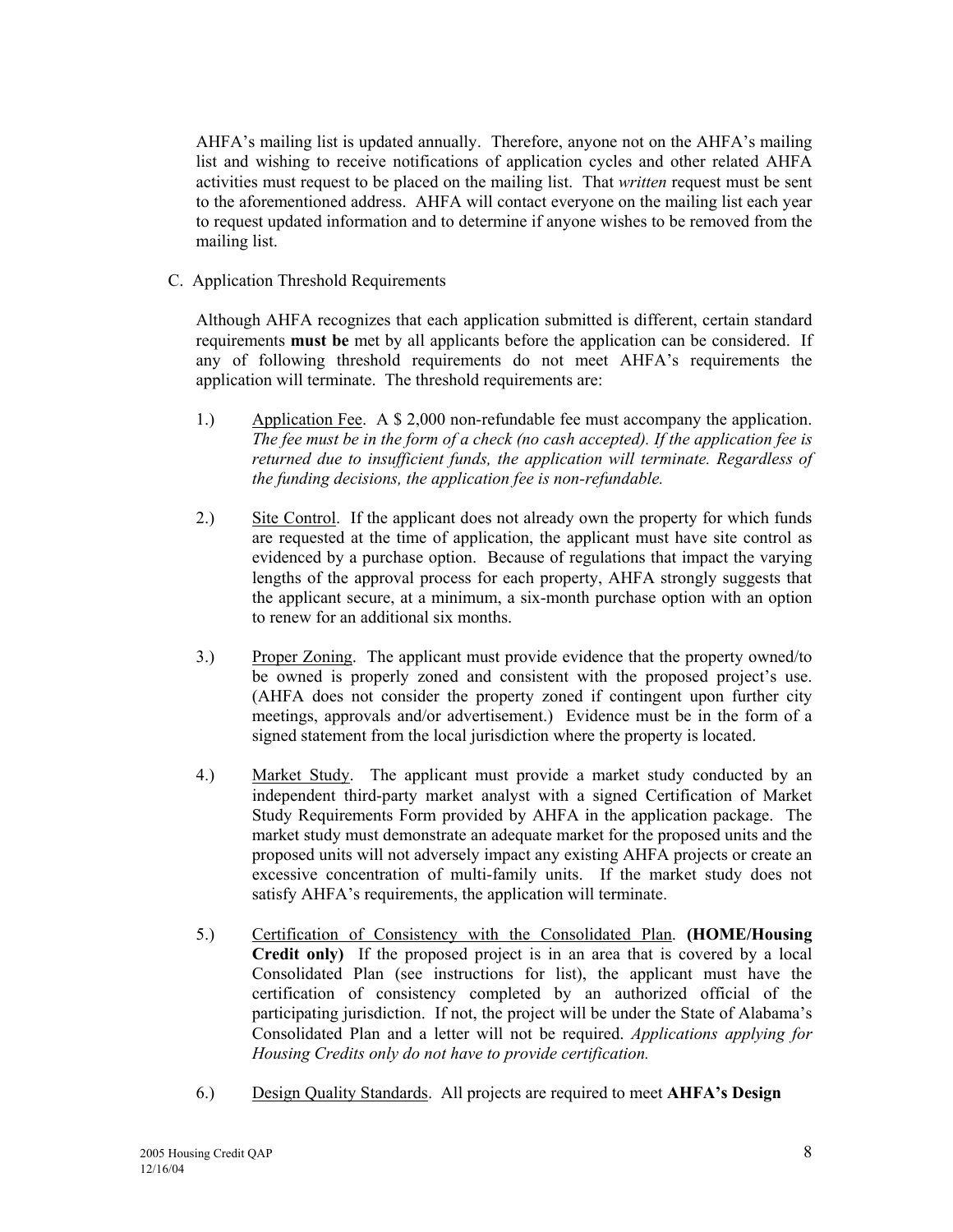**Quality Standards, (Addendum A).** These are minimum standards. AHFA will permit projects to exceed these standards. Each applicant may construct the proposed project in a manner that reflects applicant goals or that exceeds local building codes.

- 7.) Minimum Rehabilitation. The minimum rehabilitation threshold is \$6,000 in hard construction costs per qualified low-income unit.
- 8.) Flood Certification. The applicant must provide a completed FEMA Standard Flood Hazard Determination Form (FEMA form 81-93, OCT 02) from a licensed surveyor that no portion of the property is located within the 100-year flood plain. AHFA may allow an existing acquisition/ rehabilitation rental property to be located in a flood plain as long as acceptable evidence of flood insurance is provided at the time of application.

 *Any applicant applying for a Housing Credit allocation for a project financed with tax exempt bonds, does not have to compete in the point scoring process. However, the application must meet all of the Housing Credit Allocation Planís required threshold*  items and AHFA's underwriting and cost requirements.

D. Negative Actions

Should the following actions occur after the application has been submitted to AHFA, consideration of the application will terminate:

- 1.) Site change;
- 2.) Change in ownership--a change in the parties involved in the ownership entity (e.g., addition of a new general partner**/**member or removal of an existing general partner**/**member);
- 3.) Change in syndication structure--a change in the role of the syndicator or in the distribution of funds/allocation to others through syndication as stated in the application without prior written consent of AHFA;
- 4.) Change in unit design, square footage, unit mix, number of units, number of buildings, etc. (unless changes are required by local regulatory codes);
- 5.) Change in the general contractor;
- 6.) Change in the management company;
- 7.) Change in the architect;
- 8.) Instances of excessive or flagrant non-compliance on applicant's existing projects;
- 9.) Any staff or development team member (listed in the application) who has instances of excessive or flagrant non-compliance with AHFA, Low-Income Housing Tax Credit, HOME, or Tax Exempt regulations on existing projects;
- 10.) Any staff or development team member (listed in the application) who is presently debarred, suspended, proposed for debarment or suspension, declared ineligible or voluntarily excluded from any transactions or construction projects involving the use of federal funds or Low-Income Housing Tax Credits;
- 11.) Applicant has a project with AHFA that is in foreclosure or has been foreclosed; and/or
- 12.) Any material adverse change relating to the project or owner.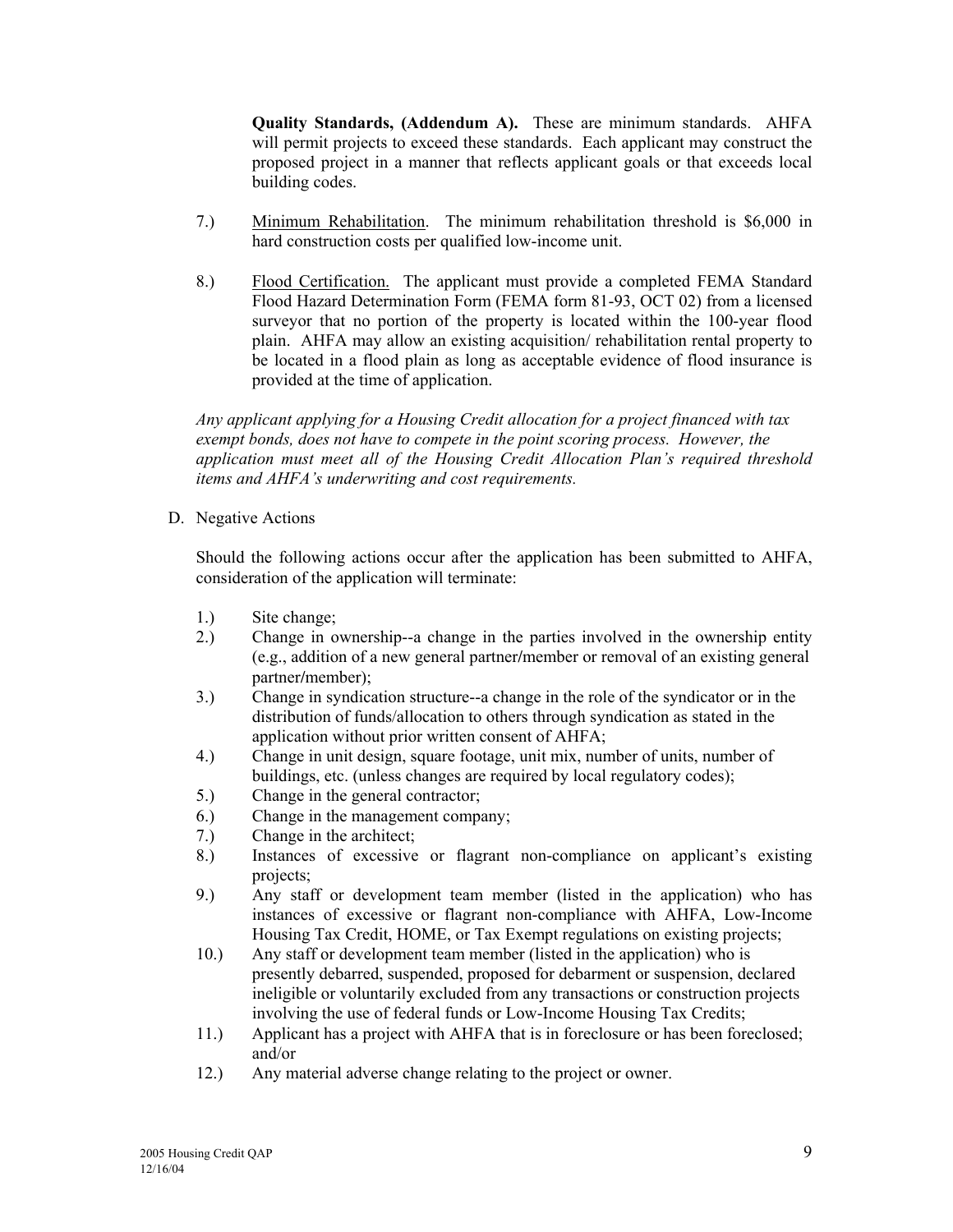The above list of negative actions is not all-inclusive. The application package itself will list other necessary requirements. AHFA may terminate consideration of an application if any factual information supplied in connection with the application is fraudulent, misleading, or materially incorrect. Determination of whether information is fraudulent, misleading, or materially incorrect will be determined by AHFA in its sole discretion.

E. Application Evaluation

AHFA follows a competitive process by which all applicants are objectively scored according to criteria specified in the allocation plan. AHFA strictly adheres to the policy and procedures of the program. Efforts to influence this process through the aid of lobbyists or other sources would be futile. Action of this type would be a violation of the allocation plans and could subject any offenders to civil or criminal liability. Each application must stand on its own merit.

- 1.) Process of Evaluation. Each application submitted will be subject to the following evaluations:
	- (i.) Completeness. Applications will first be examined for completeness. Should an application not be complete as defined on page 5, Section C, Part 1 of this Housing Credit Allocation Plan, it will receive point deductions. If the application is still incomplete after time has been given to submit the missing or deficient items, the application will be rejected, and no further consideration will be given. AHFA will not transfer information from one application file to another. AHFA will not call applicants for missing items related to scoring the application. AHFA may call applicants for clarification of any document submitted with the application.
	- (ii.) Point Scoring System. Once the application is checked for completeness, the application will be further evaluated using the Point Scoring System included in Section III.
	- (iii.) Financial Feasibility. Once the application is point-scored, the project will then be evaluated to determine its financial feasibility, including examining the market in which the project is located and performing an initial review of costs in connection with the proposed sources of funds. Applications that are not financially feasible at the time of submission because additional sources of funds are necessary will not be considered for funding.

 AHFA will require a minimum debt service coverage ratio of 1.15 (1.05 in USDA RD and HOPE VI properties) for Housing Credit development debt financing that would foreseeably result in foreclosure if not repaid. For purposes of this standard, debt service coverage is defined as the ratio of a property's net operating income (rental income less operating expenses and reserve payments) to foreclosable, currently amortizing debt service obligations. AHFA will determine the allowable operating expense based on historic and current Housing Credit properties' financial statements.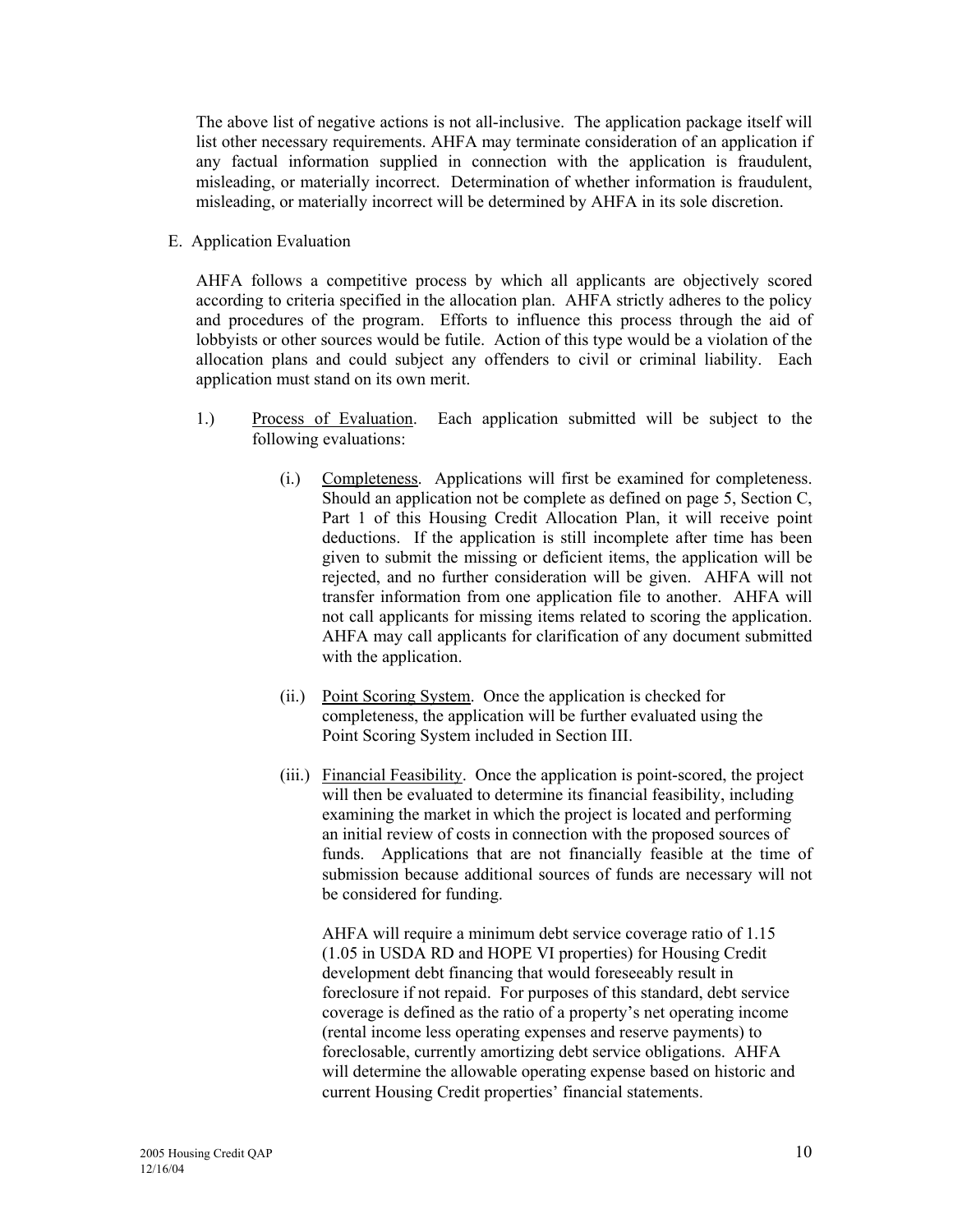AHFA will require the project to establish and maintain throughout the compliance period a minimum operating reserve. The operating reserve will be an amount equal to six months of the projected first year operating expenses plus three months of debt service.

 AHFA will require the project to establish and maintain throughout the compliance period a minimum replacement reserve of \$250 per unit annually (for ten years) for all new construction properties targeting the elderly and \$300 per unit annually (for ten years) for all new construction targeting families and all rehabilitation properties.

 AHFA will give the owner/applicant the option of electing the credit percentage that will be used to underwrite the application. The owner/applicant will have the option of using a 9% and 4% or the six month average of the 9% or 4%. The election will be made at the time of application and will be irrevocable.

AHFA's determination of the appropriate amount of Housing Credits is not a representation or warranty as to the financial feasibility of such project, and may not be relied upon as such by the applicant, owner, developer, investor, lender or any other person. The amount of equity capital (net syndication proceeds) contributed by Investors to a project partnership shall not be less than the amount generally contributed by investors to similar projects in current market conditions. In the event that the project owner receives less equity capital than the amount, which should be obtained based on current market conditions, AHFA will underwrite each project at the current market rate. Any equity deficits will become the responsibility the owner to contribute.

- (iv.) Credit Worthiness. AHFA will perform credit investigations of the individuals and trade reports of businesses involved in the development and operation of the project. If these reports prove to be less than satisfactory, the application may be rejected.
- (v.) Reasonableness of Project Costs. Any line item costs, square footage costs or total unit costs exceeding a range of reasonableness may be disallowed solely at the discretion of AHFA. Additional information and documentation (verified by AHFA and/or AHFA's designee) may be required to substantiate the reasonableness of the cost. Any allocation made will be determined using AHFA's assessment of cost.

AHFA requires a cost certification made by an independent CPA verifying that the owner has met the 10% test as required by the Carryover Allocation Agreement for Housing Credits. AHFA reserves the right to request certification or verification in a form acceptable to AHFA of any line item cost at any time between the application cycle and final allocation of the Housing Credit. When the project is placed in service, AHFA requires the final cost certification to be made by an independent CPA.

- 2.) Frequency of Evaluation. Applications will be evaluated at least three times:
	- At submission;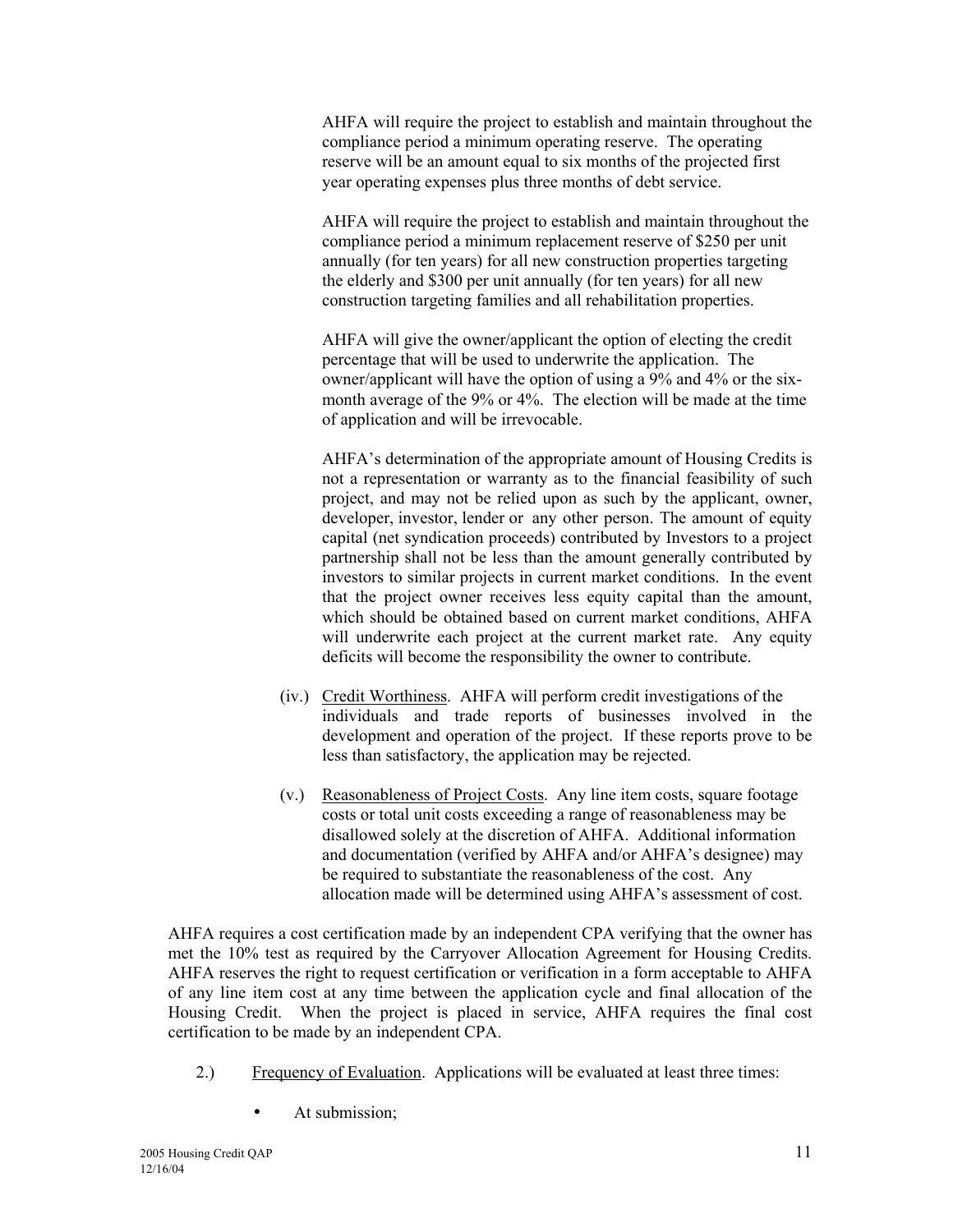- When the allocation is made; and
- When the project is placed in service.
- F. Developer and Builder Fees
	- 1.) Developer Fee (New Construction and Rehab). The developer fee, which includes the developer's overhead and profit plus consultant fees and the owner's profit, should not exceed 15% of the total project costs (excluding the developer fee).
	- 2.) Developer Fee (Acquisition). The developer fee on acquisition costs only will be determined based on the following scale:

|                                      | Maximum       |
|--------------------------------------|---------------|
| Per Unit Hard Construction Costs     | Developer Fee |
| $$6,000$ -\$8,000 rehab expenditures | $5\%$         |
| $$8,001-\$10,000$ rehab expenditures | 10%           |
| \$10,001 and over rehab expenditures | 15%           |

 *The Developer fee on Rural Development projects will be capped at 8%. A capital needs assessment will be required on all rehabilitation properties.* 

- 3.) Builder Fee. The builder fee, which includes builder profit and overhead, should not exceed 8% of the construction costs, excluding the fee. General requirements must be cost-certified and, as a general rule, should not exceed 6% of the total construction costs. Items included in general requirements will be consistent with HUD and USDA Rural Development regulations.
- 4.) Identity of Interest. AHFA requires that the applicant identify the existence of an identity of interest with any other party to the project including the sale of real estate. "Identity of Interest" is defined in Section II (G) (3) of the Housing Credit Plan.
- G. Housing Credit Allocations

Any Housing Credit allocation awarded will be calculated first by using AHFAís computed eligible basis.

- 1.) Four Percent Credit. AHFA will compute the Housing Credit allocation at a maximum of 4% of AHFA's determined Eligible Basis if the project is (or will be):
	- (i.) A Federally Subsidized Project. A new building or substantial rehabilitation of an existing building shall be treated as federally subsidized for any taxable year if, at any time during such taxable year or any prior taxable year, there is or was outstanding any obligation the interest on which is exempt from tax under Section 103, or any below-market federal loan, the proceeds of which are or were used (directly or indirectly) with respect to such building or the operation thereof;
	- (ii.) A HOME-Financed Project unless the owner elects to rent at least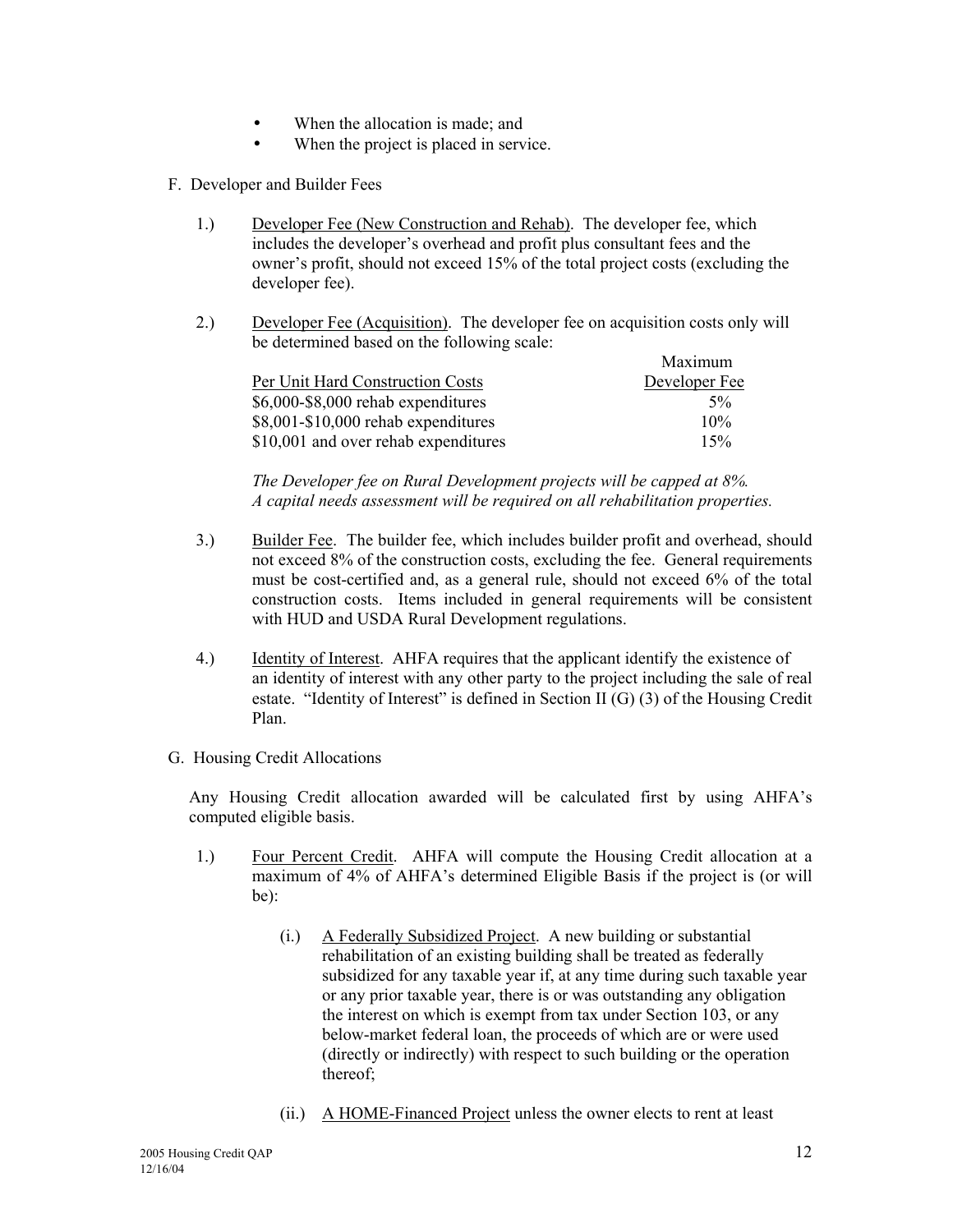40% of the units in the project to tenants at 50% of the area median income; and/or

- (iii.) Any Qualifying Acquisition.
- 2.) Nine Percent Credit. The computed Housing Credit allocation will be a maximum of 9% of AHFA's determined Eligible Basis for any new building or substantial rehabilitation of an existing building that is not federally subsidized.
- 3.) Ceilings. No single project will be allocated Housing Credits in excess of 12% of the state's 2005 credit ceiling, and no related entities, principals or individuals as defined below shall be allocated Housing Credits in excess of 12% of the state's credit ceiling. Regardless of each individual owner's percentage of ownership in a project, 100% of the project's Housing Credit allocation will count towards all caps for all owners. There will be an exception to the project cap and owner cap for a development located in a Qualified Census Tract. This exception only applies to one project. There will be an exception to the owner cap for 4% Housing Credit projects.

 When Housing Credits are combined with HOME funds, no related entities, principals or individuals as defined by AHFA's identity of interest shall be allocated HOME funds in excess of 15% of the state's 2005 HOME fund allocation. Regardless of the percentage ownership in a project, 100% of the project's HOME fund allocation will count towards all caps.

 **The intent of the ceilings is to promote fair and objective administration of the Housing Credit program by ensuring that no single applicant can receive an excessive share of the available Housing Credits in any application cycle. Parties that have an identity of interest are presumed to be sufficiently related for them to be treated as single applicant for purposes of the ceilings. As described below, AHFA may in its discretion identify other parties whose relationship is sufficiently close to cause them to be treated as a single applicant for purposes of the ceilings. A significant**  factor in AHFA's evaluation will be whether, based on the facts and  **circumstances, a primary purpose of a partyís involvement in a project appears to be avoidance of the ceilings.** 

For purposes of this paragraph 3, the following relationships constitute an identity of interest for purposes of identifying related parties in order to apply the ceilings:

- (i.) Individual persons are considered related to each other (a.) if they have any of the following direct relationships: parent, child, , spouse, sonin-law, daughter-in-law, father-in-law, and mother-in-law., including any such direct relationship created by marriage, remarriage, adoption, or any other legally recognized status, or (b.) if one individual is an employer, by common law or otherwise, of the other.
- (ii.) Entities are considered related to each other (a.) if any director, shareholder, partner, member or any other type of owner of any entity would be considered a related individual (under item a. above) to any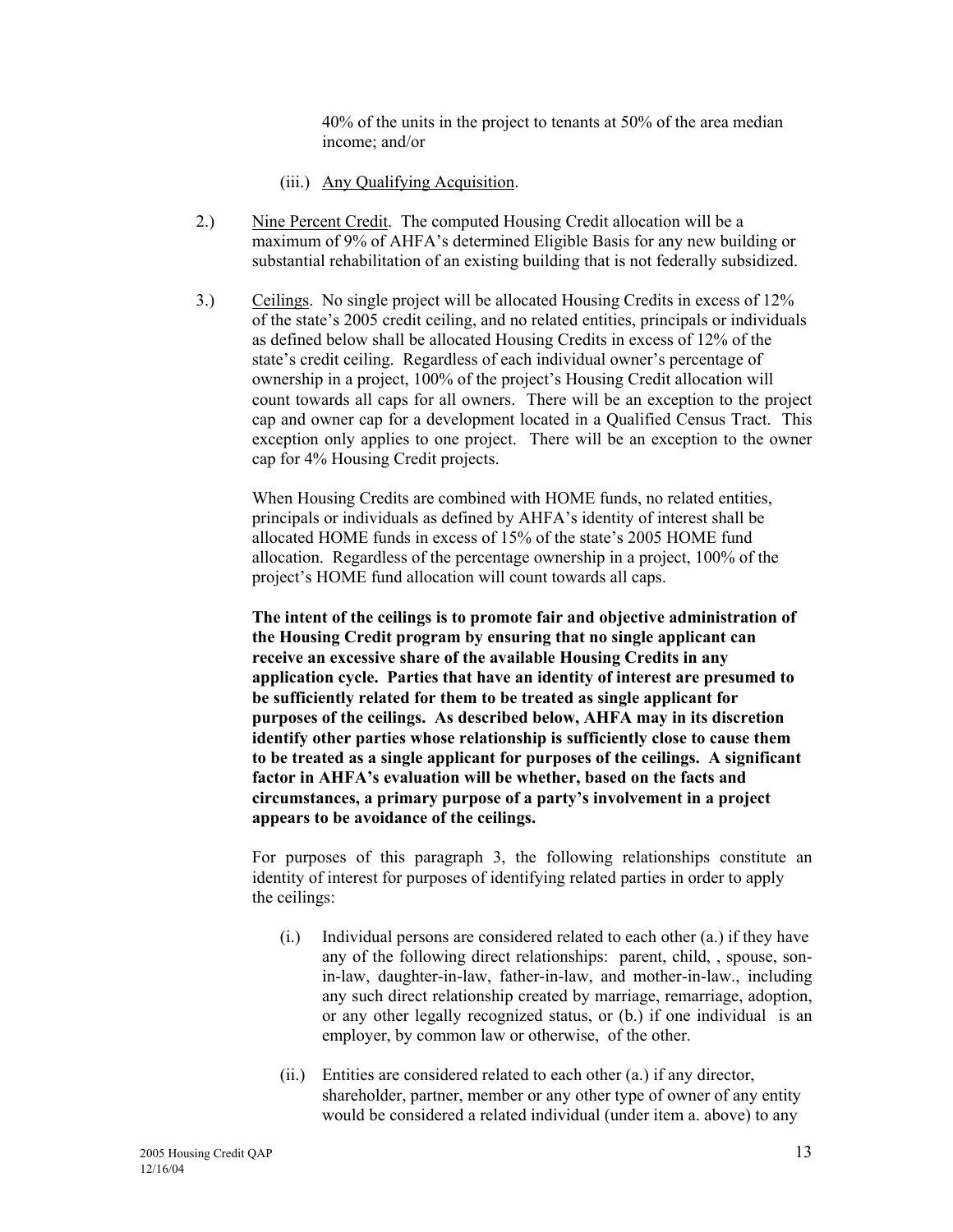director, shareholder, partner, member or any other type of owner of another entity, (b.) if the entity has the ability to control another entity, or (c.) if the entity owns a material interest in another entity. An entity will be presumed to control another entity if it has a percentage of ownership in the other entity or the ability to appoint a percentage of the members of the other entity's governing body (i.e., board of directors, board of trustees, partners, managers, etc...) that would permit it to control the other entity either by operation of law or by agreement. A material interest means any ownership interest in excess of 20% of the stock, partnership interests, membership interests or other forms of ownership of any entity; provided, however, that ownership interests held by housing credit investors, housing credit syndicators or special administrative partners or members shall be disregarded for purposes of 20% test.

- (iii.) Without limiting the above, a trust will be considered related to any individual or entity if any trustee, trustor, grantor, settlor, beneficiary, permissible distributee, any person or entity serving a role similar to the foregoing, or any person holding power of appointment (general or limited) over trust property would be considered related to the individual or entity under items a. or b. above.
- (iv.) Any other relationship which, while not specifically listed above, is determined to constitute an identity of interest because it is a relationship at least as close as an identity of interest described above or because it would permit an allocation that violates the intent of the
- H. Notification of Approval

The applicant will be notified of AHFA's decision in the form of a reservation letter. The Reservation Letter will outline actions by which owners, if they accept the terms, must abide. Failure to abide by the terms of the reservation will automatically terminate such reservation.

I. Progress Requirements After Reservation

From the date of the reservation, the applicant has the outlined time constraints set forth below in which to obtain the following items. AHFA may grant a thirty-day extension of certain items for a fee of \$1,000. Failure to comply with any one of the items may cause the reservation to be automatically terminated:

- 1.) Within 15 days of the date of the Reservation Letter, the applicant must:
	- (i.) Submit the Certificate of Existence from the Secretary of State (must be dated prior to execution of the reservation letter).
	- (ii.) Submit the original executed Reservation Letter acknowledging acceptance of the terms and conditions.
	- (iii.) Remit a check (no cash accepted) in an amount equal to 10% *(12% for non-contiguous sites)* of the first years Housing Credit allocation.
	- (iv.) Carryover Allocation Agreement.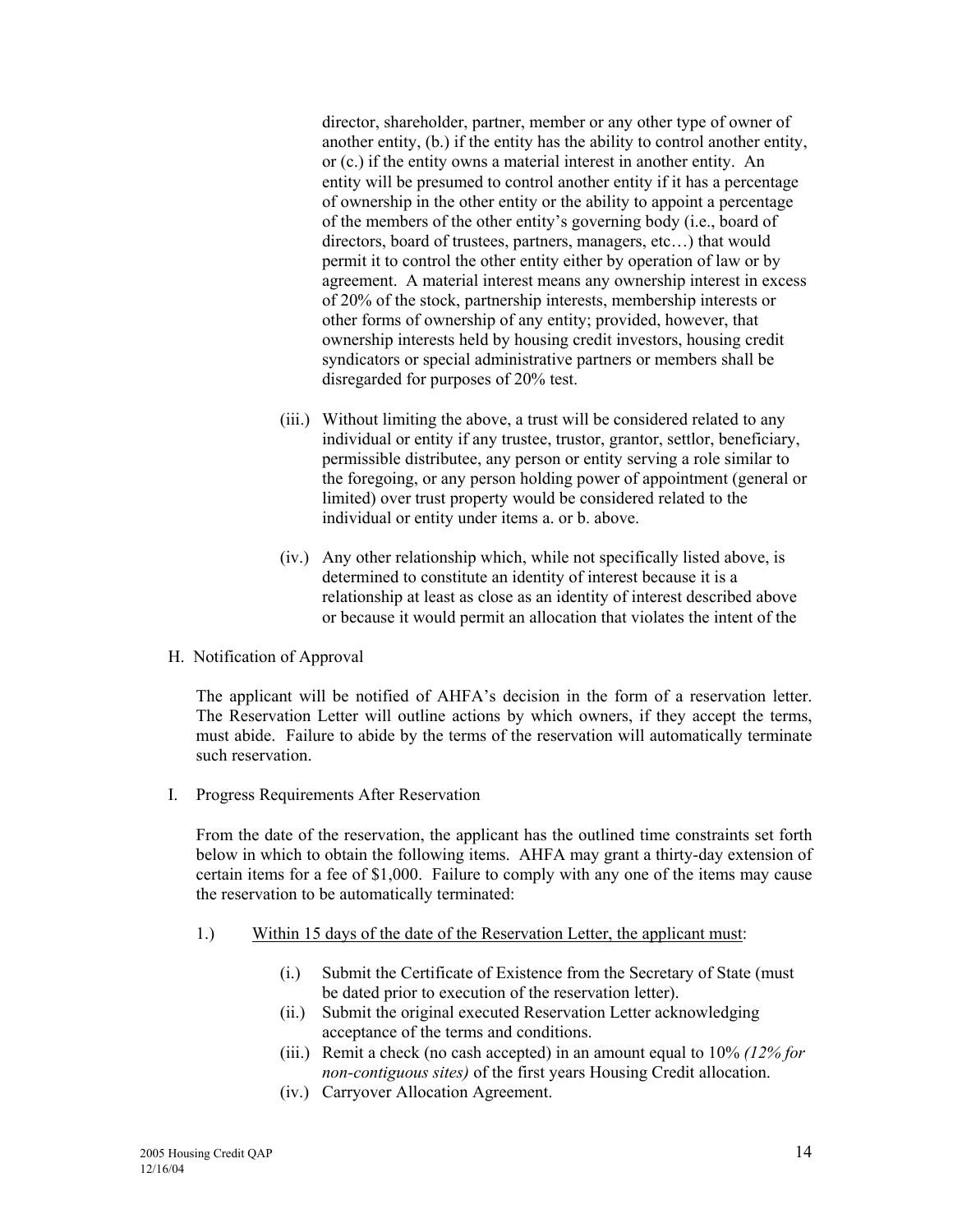- 2.) Within 60 days of the date of the Reservation Letter, the applicant must:
	- (i.) Submit a legally binding commitment for construction and permanent financing which details the specific terms of funding and repayment and is not subject to further approval of the creditor's board or credit committee.
	- (ii.) Submit an executed binding commitment for syndication in form and content acceptable to AHFA.
	- (iii.) Submit evidence that an application for a Site Appraisal and Market Analysis (SAMA) or Multifamily Accelerated Process (MAP) has been made if the project is to be financed by HUD.
	- (iv.) Syndicator Relevant Experience Form in an AHFA provided form.
- 3.) Within 75 days of the date of the Reservation Letter, the applicant must:
	- (i.) Provide final stamped plans and specifications.
	- (ii.) Provide a site specific soils report.
	- (iii.) Provide a Certified Survey bound within the Plans and specifications.
	- (iv.) Provide standard form of agreement between owner and the architect.
	- (v.) Provide the utility letters.
- 4.) Within 90 days of the date of the Reservation Letter, the applicant must:
	- (i.) Provide certified organizational documents.
	- (ii.) Provide a copy of the complete to-be-built appraisal.
	- (iv.) Provide phase I environmental.
	- (v.) Provide construction cost estimate summary.
	- (vi.) Provide detailed construction schedule.
	- (vii.) Provide standard form of agreement owner and contractor (AIA form)
- 5.) Within 120 days of the date of the Reservation Letter, the applicant must:
	- (i.) Submit a copy of executed construction note or agreement.
	- (ii.) Take full possession of the site as evidenced by the warranty deed.
	- (iii.) Provide original recorded Declaration.
	- (iv.) Submit a copy of the building permit.
	- (v.) Provide proof of construction commencement evidenced by copy of Owner's Notice to Proceed to project's General Contractor.
	- (vi.) Provide Title Insurance Policy.
- 6.) Within 6 months of the date of the Carryover Allocation, the applicant must incur more than ten percent (10%) of the reasonably expected basis in the project.
- 7.) Within 60 days after the project is placed in service, the applicant must:
	- (i.) Provide AHFA with the Actual Cost Certification package
	- (ii.) Remit a check (no cash accepted) in an amount equal to \$500 (\$250 if Housing Credits are combined with HOME funds from AHFA) per unit for the project's Housing Credit Compliance Fee.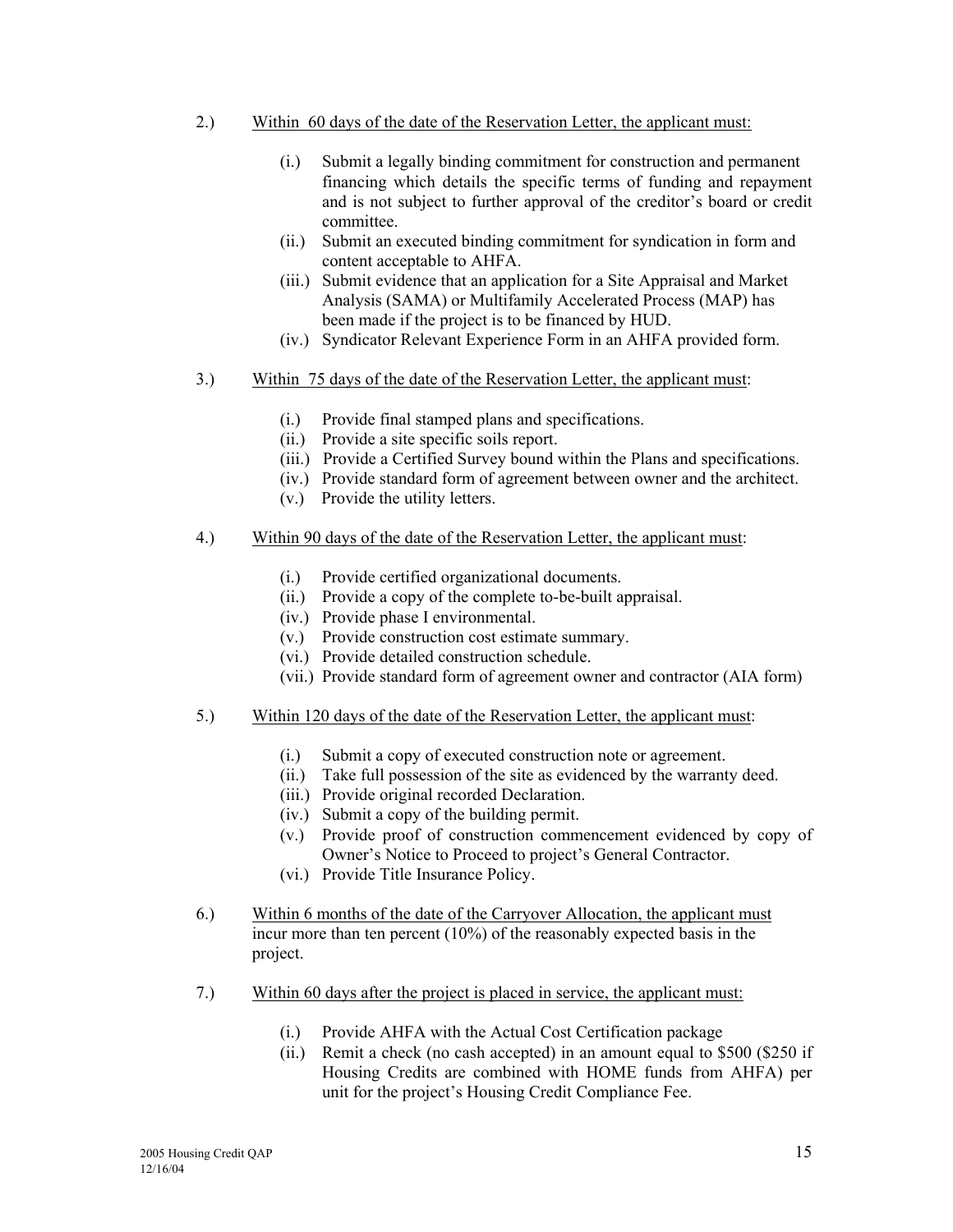8.) Within the first-year credit period the owner must close the first mortgage and receive the IRS Form 8609 from AHFA.

 *AHFA is under no obligation to issue 8609s for the current year if the package is received after December 2, 2005.* 

J. Negative Action After Reservation until the Placed-in-Service Date

Should the following actions occur, the reservation of Housing Credits may be terminated:

1.) Site change;

*.* 

- 2.) Change in ownership--a change in the parties involved in the ownership entity (e.g., addition of a new general partner**/**member or removal of an existing general partner**/**member) without prior written consent of AHFA. Examples of situations in which consideration may be given for a change in ownership include, but are not limited to: death or bankruptcy. Any person or entity, including syndicators, that attempts to circumvent this requirement, may be subject to debarment from all AHFA programs;
- 3.) Change in syndication structure--a change in the role of the syndicator or in the distribution of funds/allocation to others through syndication as stated in the application without prior written consent of AHFA;
- 4.) Change in unit design, square footage, unit mix, number of units, number of buildings, etc. (unless changes are required by local regulatory codes);
- 5.) Change in the general contractor without prior written consent of AHFA;
- 6.) Change in the management company without prior written consent of AHFA;
- 7.) Change in the architect without prior written consent of AHFA;
- 8.) Instances of excessive or flagrant non-compliance on applicant's existing projects;
- 9.) Any staff or development team member (listed in the application) who has instances of excessive or flagrant non-compliance with AHFA, Low-Income Housing Tax Credit, HOME, or Tax Exempt regulations on existing projects;
- 10.) Any staff or development team member (listed in the application) who is presently debarred, suspended, proposed for debarment or suspension, declared ineligible or voluntarily excluded from any transactions or construction projects involving the use of federal funds or Low-Income Housing Tax Credits;
- 11.) Applicant has a project with AHFA that is in foreclosure or has been foreclosed;
- 12.) Any material adverse change relating to the project or owner; and/or
- 13.) Any AHFA fee returned due to insufficient funds.

 The above list of negative actions is not all-inclusive. The reservation letter itself will list other necessary requirements. AHFA may terminate reservation if any factual information supplied in connection with the project is fraudulent, misleading, or materially incorrect. Determination of whether information is fraudulent, misleading, or materially incorrect will be determined by AHFA in its sole discretion.

K. Change in or Denial of Housing Credit Allocation

The evaluations listed in Section II (E) of the Housing Credit Allocation Plan may result in a possible change in the amount of Housing Credits allocated to a project or denial of the total allocation altogether due, but not limited to, one of the following reasons: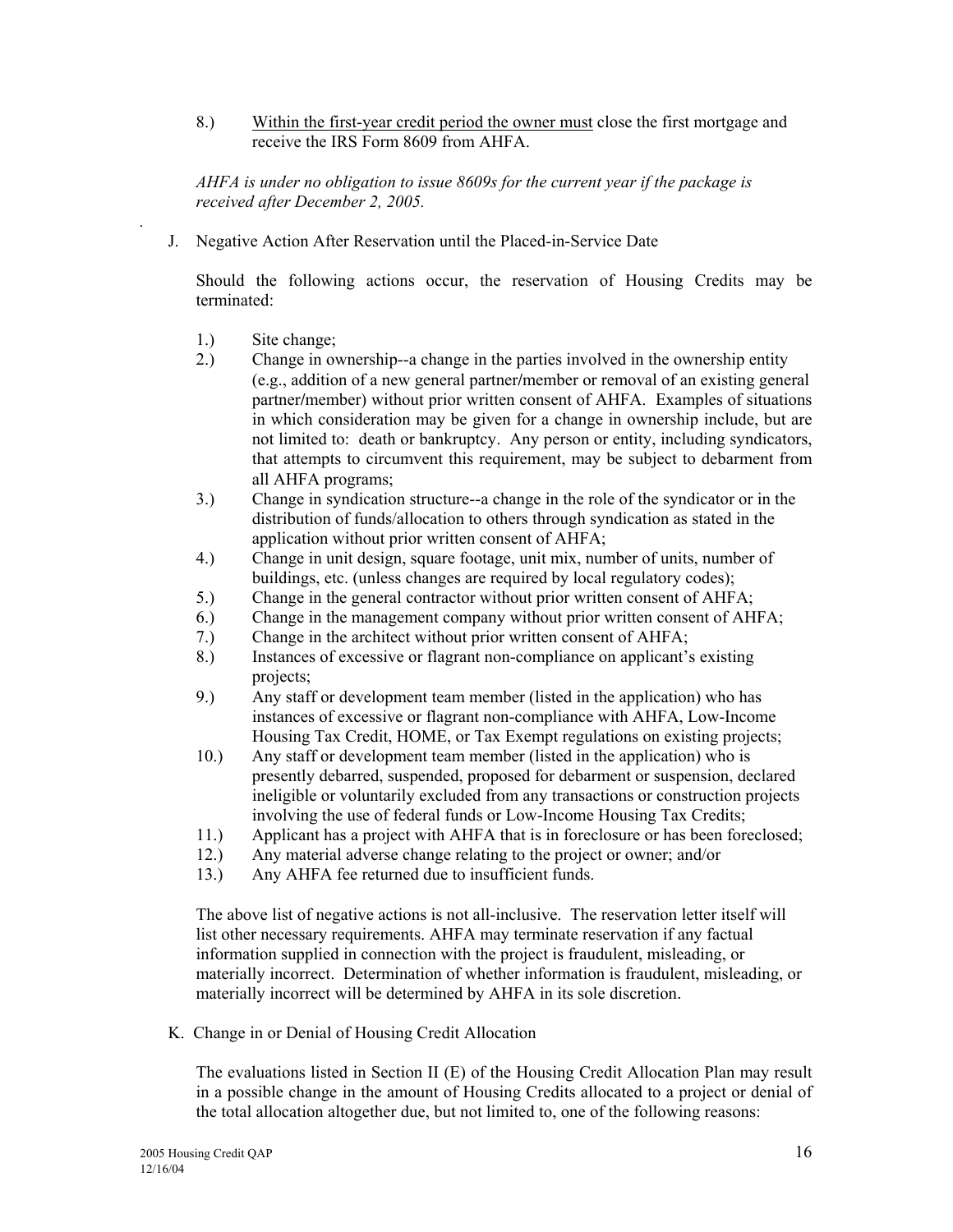- 1.) Information in the application submitted is determined to be incorrect or fraudulent;
- 2.) Conditions in the Reservation Letter are not met;
- 3.) Changes in the actual cost of the project;
- 4.) Applicant obtains additional subsidies or financing other than those disclosed in the application;
- 5.) Additional syndication proceeds other than those disclosed in the application;
- 6.) Subsequent regulations issued by U.S. Treasury or the IRS pertaining to Section 42; and/or
- 7.) Applicant's failure to notify AHFA promptly of any material or adverse changes in the original application. Material or adverse changes include, but are not limited to, applicant's loss of site control, rights of way, ingress and egress, adverse change in the financial condition of the applicant, inability to perform tasks proposed in the application by the deadline set by the applicant and further set or agreed to by AHFA.
- L. Memoranda of Understanding

The Memorandum of Understanding ("USDA MOU"), executed August 14, 1997, between AHFA and USDA Rural Development, will apply to applicants seeking both Housing Credits and RHS loan assistance. USDA Rural Development will provide a copy of the USDA MOU to applicants for their guidance when combining assistance provided by both agencies.

The Memorandum of Understanding ("HUD MOU"), executed August 30, 2000, between AHFA and HUD, will apply to applicants seeking both Housing Credits and HUD loan assistance. The HUD MOU gives AHFA the authority to conduct the subsidy layering review to determine if excess federal funds are being used in the project.

M. Disclosure

AHFA will attempt to request all information necessary to make informed decisions regarding Housing Credit allocations. Therefore, it is in the best interest of everyone concerned with the process to disclose completely and accurately all information regarding each proposed project. AHFA acknowledges that errors and misjudgment sometimes occur and simply requests that the applicant notify AHFA of any errors that may occur upon discovery. Any modification made by the applicant to the final cost certification after AHFA has issued IRS Form 8609 is subject to a re-processing fee. Said modification must be acceptable to AHFA in order for the amended 8609 to be issued.

#### **III. POINT SCORING SYSTEM**

Through the point scoring system, AHFA will award points to projects that best meet the identified housing priorities for the State.

The point scoring system will rank each project in two categories. The ranking of the project will be determined by adding the two section scores together and deducting any points lost to get an overall project score. The point scoring system will largely determine which projects should be funded.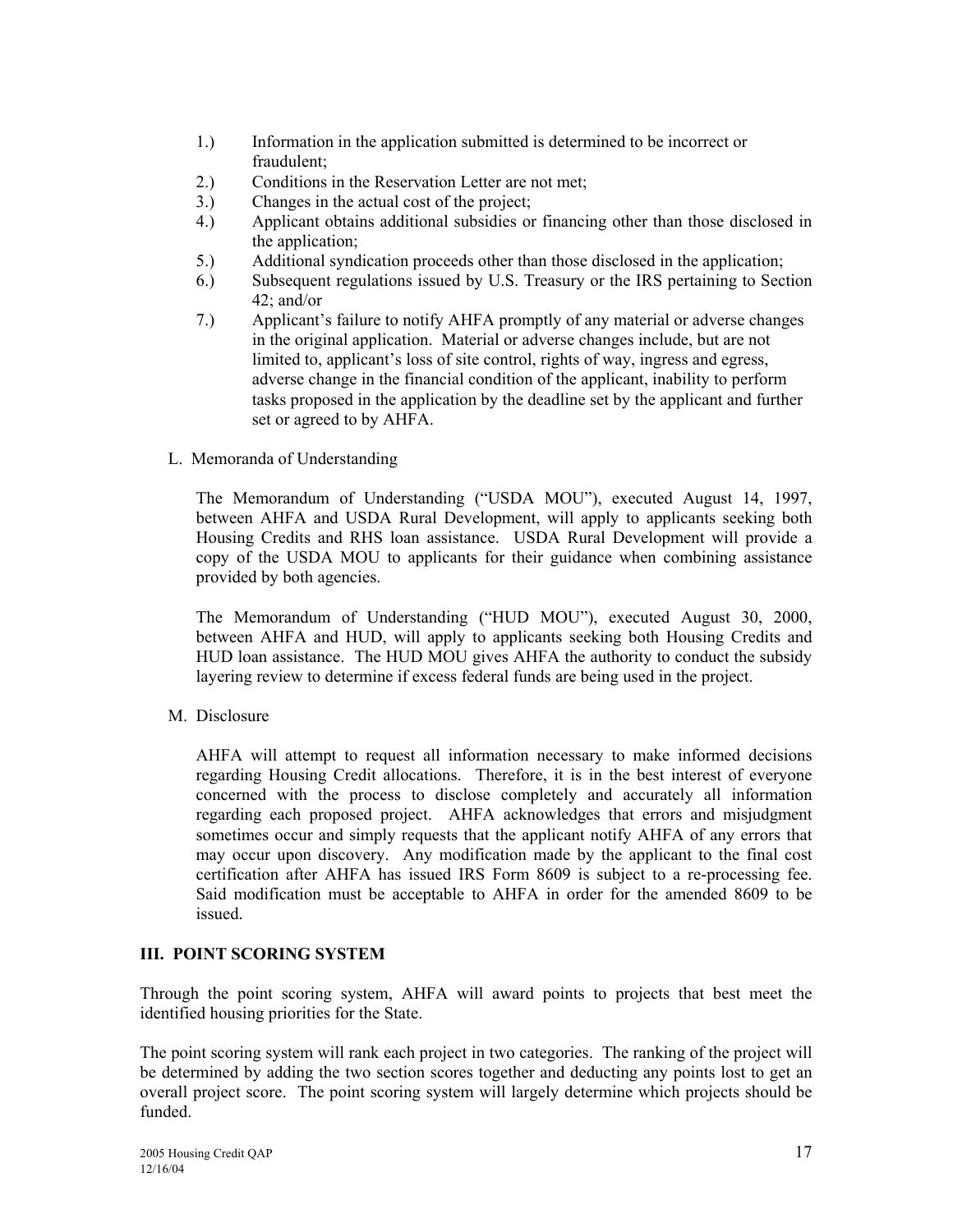*Regardless of strict numerical ranking, the scoring does not operate to vest in an applicant or project any right to a reservation or allocation of Housing Credits in any amount. AHFA will, in all instances, reserve and allocate Housing Credits consistent with sound and reasonable judgment, prudent business practices and the exercise of its inherent discretion.* 

In the event of a tie between two or more applications, the application located in a county that *has not received funds in the current cycle by a higher scoring application will be funded. If there still remains a tie, AHFA will fund the project in county with the fewest number of Housing Credit and HOME/Housing Credits (combined) projects funded in the past seven years. If there still remains a tie, AHFA will fund the project that has the least amount of participation by the owner first and then the developer second in approved Housing Credits and HOME/Housing Credits(combined) projects in the current cycle. However, if there still remains a tie, AHFA will conduct a drawing to determine the application that will be funded. The drawing will occur during AHFAís Board of Directors meeting in which the Housing Credit allocations are scheduled for consideration by the Board. An impartial person will be selected to draw. The owners of the application are not required to be present.* 

*AHFA reserves the right to deny a Housing Credit reservation to any applicant or project, regardless of that applicant's point ranking if, in AHFA's sole determination, the applicant's proposed project is not financially feasible or viable. Additionally, AHFA may recommend that a Housing Credit reservation be awarded out of the ranking order established by the points earned,*  based on the amount of Housing Credit allocation needed relative to the amount of funding *available or the financial feasibility and /or viability of the project.* 

*AHFA reserves the right to allocate credits in a manner that yields equitable distribution of credits throughout the State.* 

#### **A. POINTS GAINED**

#### **1.) Project Characteristics (Maximum 150 Points)**

- (i.) Type of Construction (Maximum 44 Points)
	- (a.) A maximum of 20 points will be given to projects which provide extra unit/project amenities. Refer to the application for distinction between an *extra* amenity and a *required* amenity.

Points will be awarded for providing the following amenities. Only the amenities listed below will be eligible for points.

#### *3 Points*

 Clubhouse Washer/Dryer provided in each unit Security package (includes cameras, alarms, lighting)

#### *2 Points*

Community laundry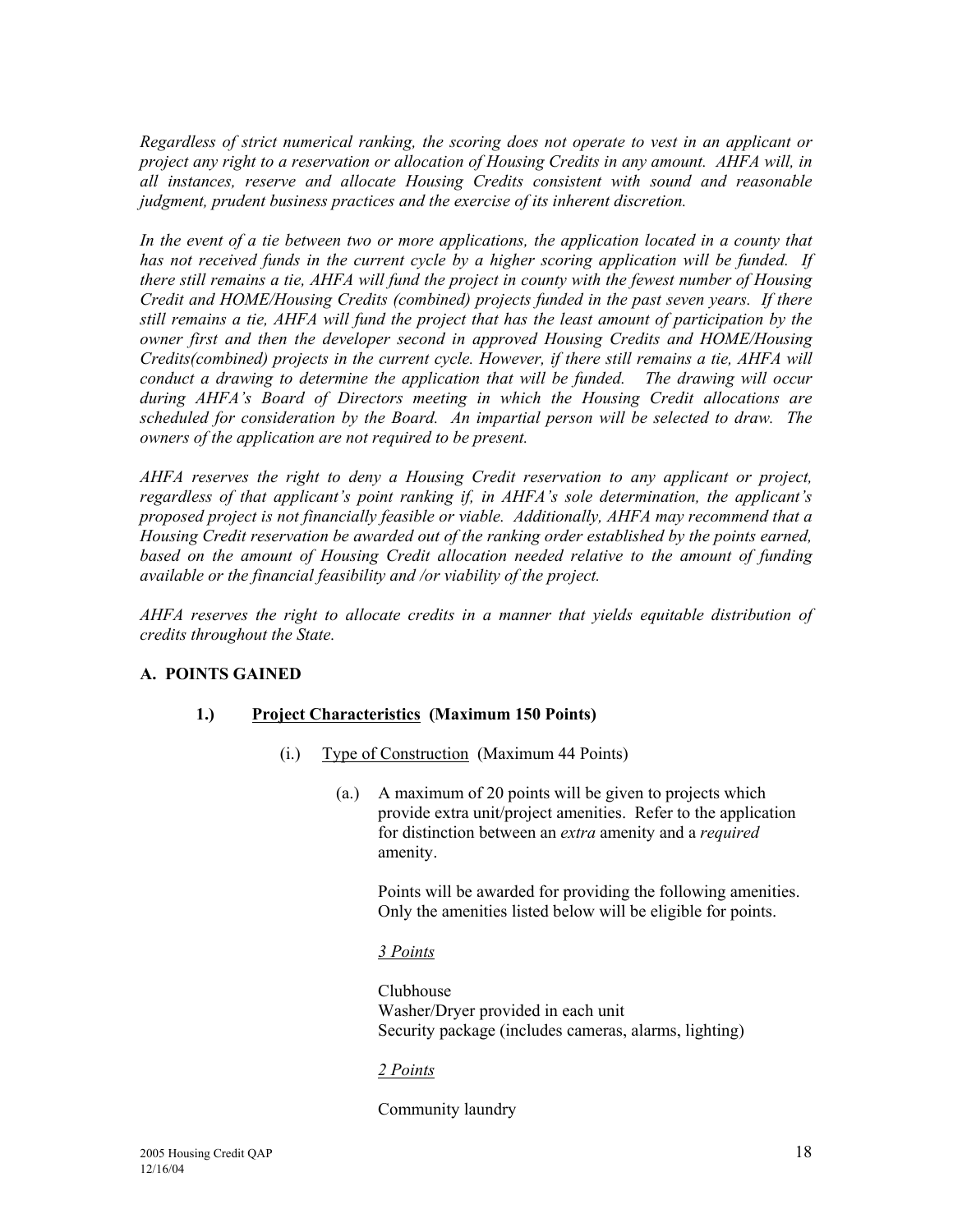Playground Computer center (two or more computers with printer and internet access) Swimming pool Splash Center Exercise room with equipment

#### *1 Point*

Dishwasher in each unit Garden area for each unit Garbage disposal in each unit Community TV with cable Microwave in each unit Basketball court Ice maker in each unit Enclosed bus stop shelter Cable hook-up in each unit Gazebo Wiring for internet service Picnic area with grills Ceiling fans in living room and bedrooms Emergency pull cord/call button Washer-dryer connections in each unit

- (b.) 3 points will be given for solid sod, which must be provided a minimum of 20 feet from all sides of every building and between all buildings and paved areas. Landscaping around the building is allowed.
- (c.) 3 points will be given to projects that promote energy conservation by exceeding the standards of the Council of American Building Officials Model Energy Code, as verified by the project architect.
- (d.) 3 points will be given to projects that are designed and built or rehabilitated to exceed a 15-year maintenance-free exterior standard, as verified by the project architect.

#### *New Construction Projects Only (Maximum of 15 points)*

- (e.) 3 points will be given for all on-site paved areas, which must be concrete (a soils report prepared by a geotechnical engineer is required). Single-family projects may receive points for having all on-site paved areas by having all concrete driveways, walkways, and a 10 foot by 10 foot back patio on all units. The streets are not required to be concrete if they meet all city or county code requirements.
- (f.) 3 points will be given for a 30-year roof as evidenced by manufacturer's warranty.
- (g.) 3 points will be given for storm windows and insulated exterior doors or thermal break insulated windows and insulated exterior doors.
- (h.) 3 points for full brick/cementitious siding, stucco, or concrete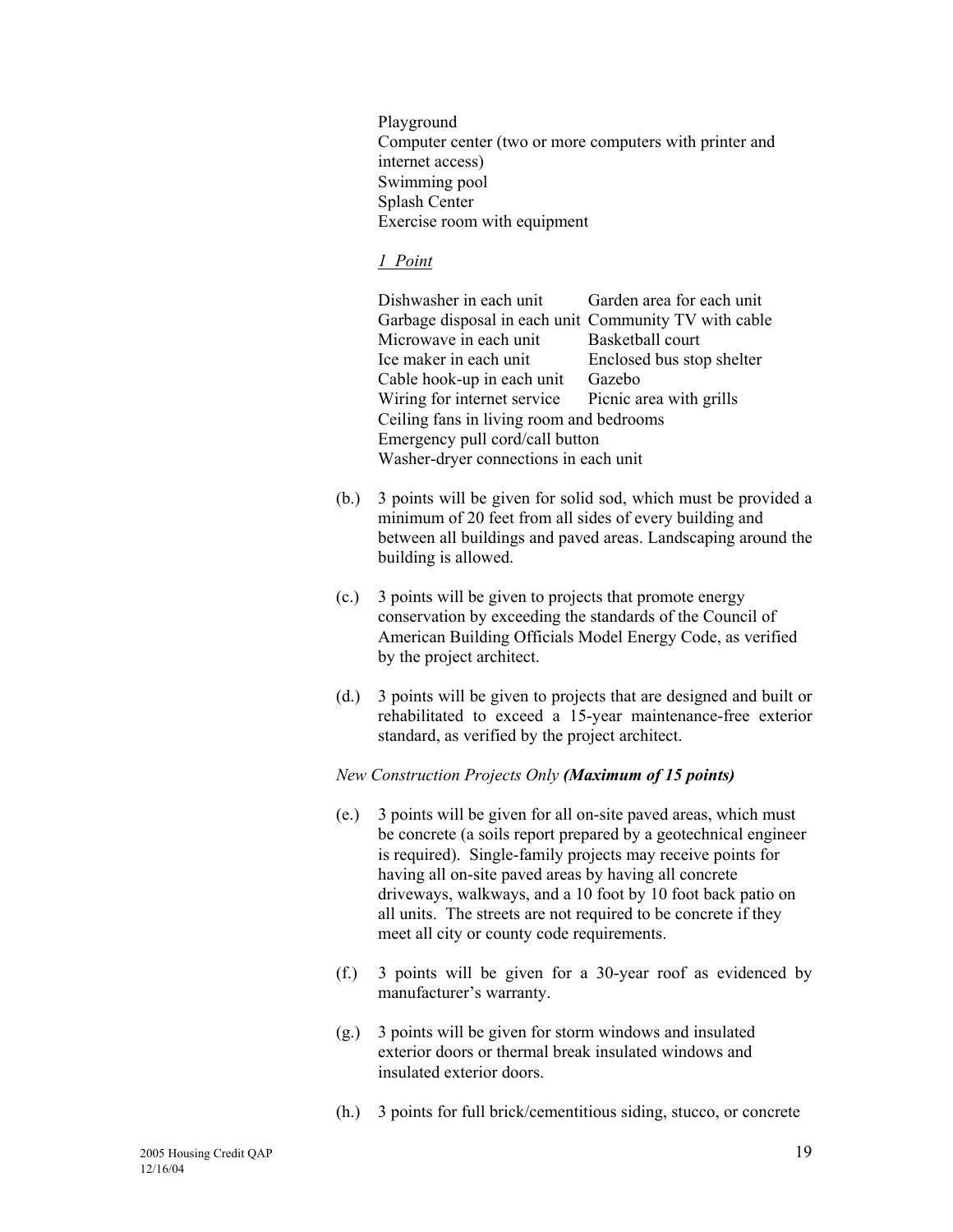masonry unit (CMU) products (no EIFS is acceptable). A minimum of 60% of each exterior wall of the building, defined as the exterior façade from finished grade elevation to eave line, shall be brick. The remaining 40% can be cementitious siding, stucco, or CMU products. The CMU products must be decorative, textured, patterned, color core, or painted. All entry areas into the apartment including covered breezeways, porches, balconies, and patios must have brick, cementitious siding, stucco, or CMU to be considered full brick.

(i.) 3 points will be given for underground utilities.

#### *Rehabilitation Projects Only (Maximum of 15 points)*

- (j.) 3 points will be given for replacing existing roof with a 30 year roof as evidenced by manufacturer's warranty.
- (k.) 3 points will be given for replacing all entry doors with insulated exterior doors and replacing all windows with storm windows or thermal break insulated windows.
- (l.) 3 points will be given for replacing all kitchen cabinets and countertops.
- (m.) 3 points will be given for replacing all kitchen appliances.
- (n.) 3 points will be given for replacing all HVAC equipment
- (o.) 2 points will be given for replacing all plumbing fixtures.
- (p.) 1 point will be given for replacing all water heaters.

 *All points for rehabilitation construction items will be verified by the*  Capital Needs Assessment and Architect's Certification submitted *with the application. Both documents must be completed and certified by the project Architect.* 

- (ii.) Rent Affordability (Maximum 18 Points)
	- (a.) A maximum of 5 points will be given to projects, which have a commitment for additional subsidies from the Federal Home Loan Bank for Affordable Housing Program (AHP) funds, commitment from HUD for HOPE VI funds, HOME funds (AHFA's HOME funds do not qualify), USDA RD, or a commitment from a city and/or county for CDBG.

| $$1,000 - $1,999$ per unit | 1 point  |
|----------------------------|----------|
| \$2,000 - \$2,999 per unit | 2 points |
| $$3,000 - $3,999$ per unit | 3 points |
| \$4,000 - \$4,999 per unit | 4 points |
| \$5,000 and above per unit | 5 points |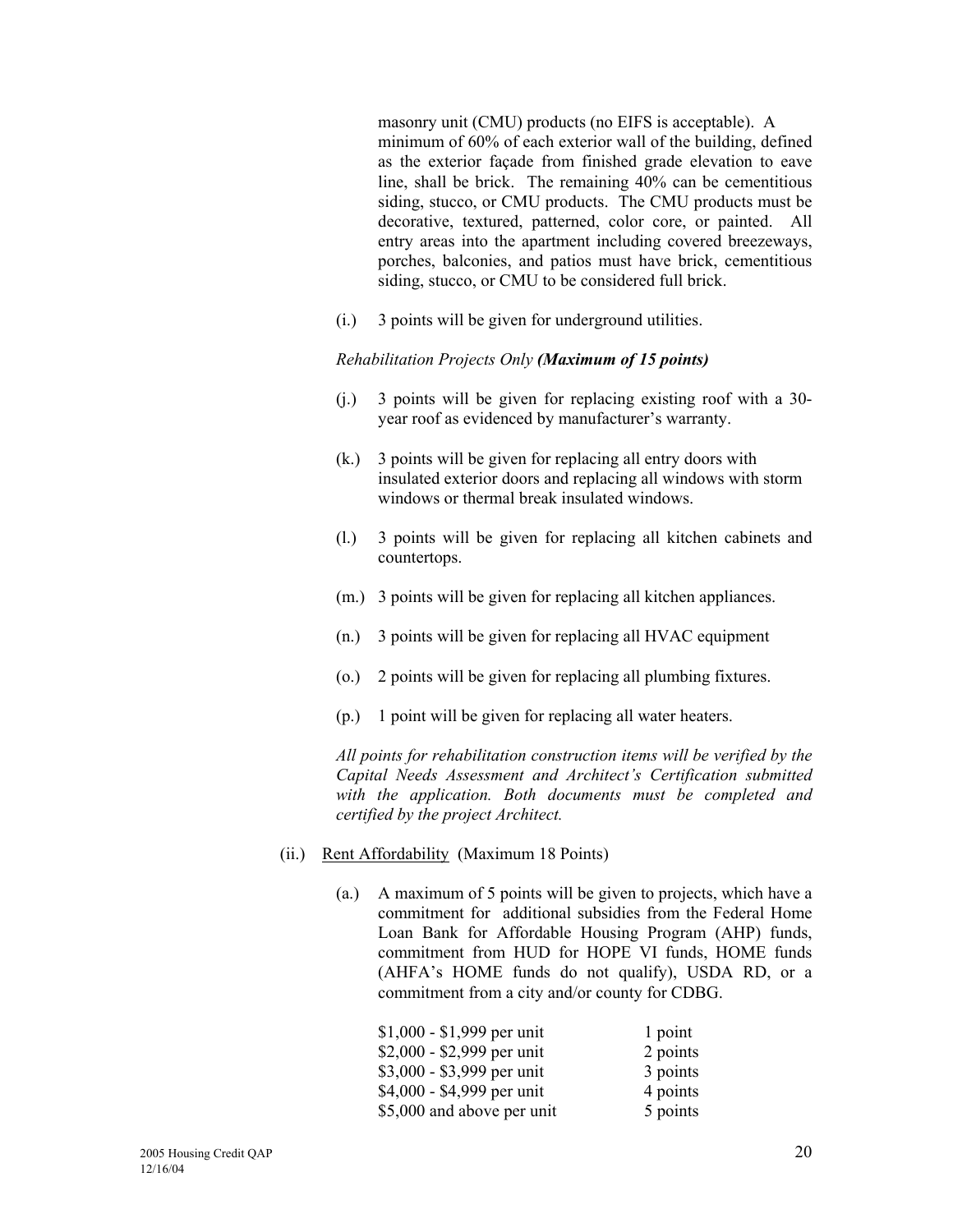- (b.) A maximum of 5 points for owner-financed project-based rental assistance, for a minimum of 25% of the low-income units (rounded up) for at least ten consecutive years. *At the end of ten years, any unused funds should remain available to assist tenants throughout the compliance period.*
	- 5 points for \$50 per unit per month
	- 4 points for \$40 per unit per month
	- 3 points for \$30 per unit per month
	- 2 points for \$20 per unit per month
	- 1 points for \$10 per unit per month
- *(c.)* 4 points will be given to projects, which elect to designate 100% of the rental units for low-income housing tenants. *All Housing Credit tenants must be at or below 60% of Area Gross Median Income ("AGMI").*
- (d.) 4 points will be given to projects which have committed in writing to extend the low-income set-aside 5 years beyond the 15 years required by law.
- (iii.) Special Needs Housing (Maximum 10 Points)
	- (a.) A maximum of 5 points (1 point each) will be given to applicants that provide services and/or activities for the tenants free of charge. In order for the service to be eligible for points, the owner must pay for the service, provide a place for the service, or provide transportation to the service. One point will be awarded for each fully completed Tenant Service form (see application package). **The Tenant Service form must be signed by the service provider to be eligible for points. The following services are the only services eligible for points.**

 Holiday festivities ( 3 times annually) Computer training (monthly) Financial ( 2 times annually) Tutoring assistance (weekly) Potluck dinners ( 2 times annually) Fire safety ( 2 times annually) Game night (monthly) After- school program (weekly) Law ( 2 times annually) Arts and crafts (monthly) Movie night (monthly) Mom's day out (monthly) Monthly newsletter Blood pressure screening ( 4 times annually) CPR classes ( 2 times annually)

(b.) 4 points will be given to projects with 100% of the units in the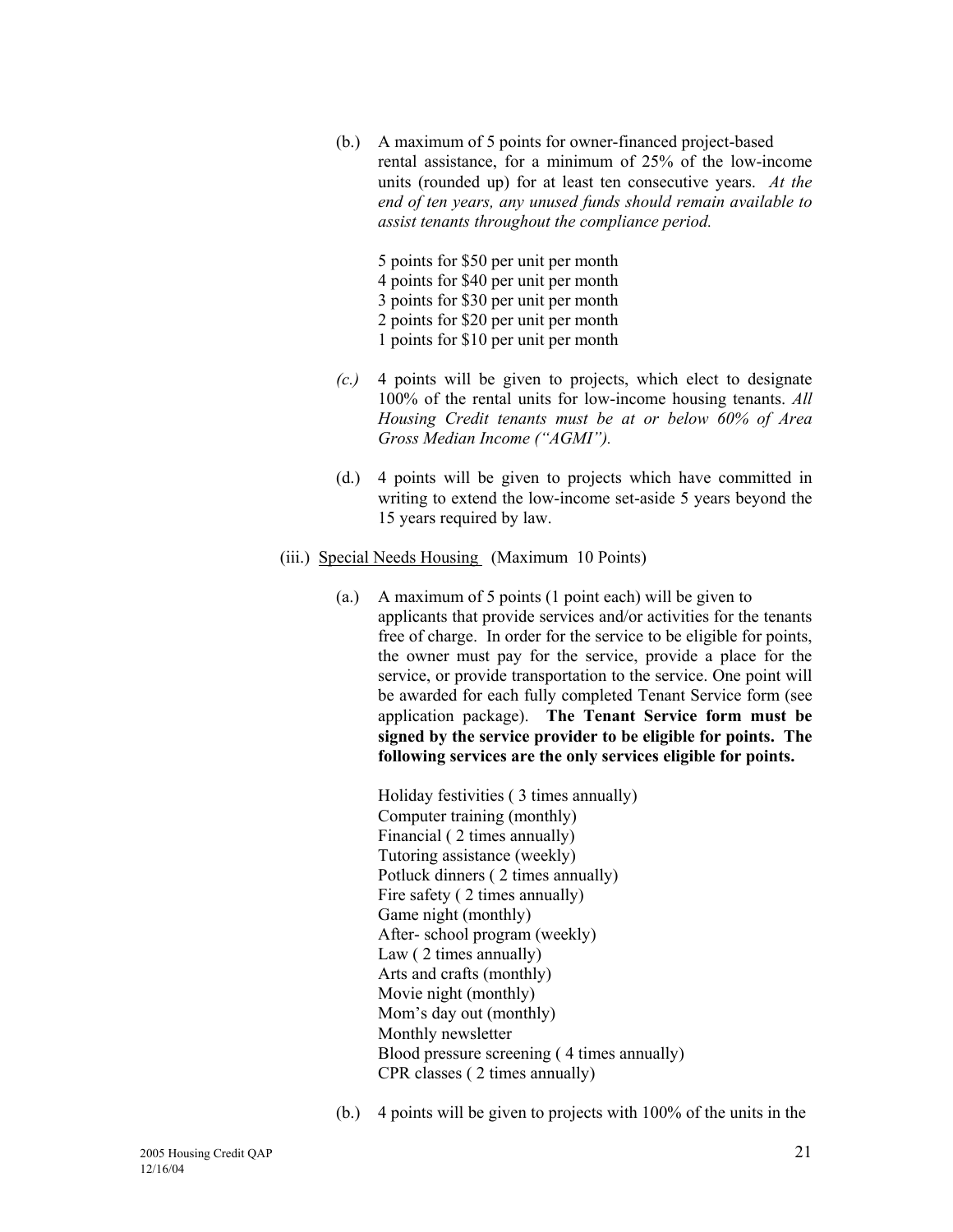project designed, equipped and set-aside for elderly.

- (c.) 4 points will be given to projects targeting low-income families (individuals with children) with a minimum of 15% of the units having three or more bedrooms. **(If an applicant chooses 100% elderly, the applicant** *will not* **receive points for three or more bedrooms.)**
- (d.) 1 point will be given to projects which have committed in writing to target households on the public housing waiting list.
- (iv.) Readiness Issues (Maximum 15 Points)
	- (a.) 5 points will be given to applicants with evidence of attendance at the AHFA sponsored HOME/Housing Credit Training Seminar. The attendant must be a member of the development team.
	- (b.) 5 points will be given for evidence that the applicant has secured construction and permanent financing sufficient to complete the project, as evidenced by a firm letter of commitment from a lending institution. The borrower must accept the commitments, if required by the lending institution. A general letter of interest or support is *not* a firm commitment. To be considered a commitment, the document must contain the terms, conditions, interest rate, disbursement conditions, security requirements, and repayment provisions and be signed by an authorized representative of the lending institution. The commitment may be subject to an allocation of Housing Credits or HOME funds. The commitment may not be subject to final credit approval by the lending institution. If the applicant is applying for HOME funds the first mortgage must have a twenty-year term and a twenty-year amortization. If the project is located in a Black Belt county and does not have first mortgage, only a construction loan commitment is required to receive the points. If the project is in a Black Belt county with a first mortgage, both permanent and construction commitments are required for points. If the project is an acquisition/ rehabilitation and the applicant is assuming the existing mortgage, the applicant must submit an approved assumption agreement or a commitment from the applicable lending institution approving the transfer.
	- (c.) 3 points will be given for evidence of availability of *all* utilities to the site or evidence that they will be provided electricity, gas, water, sewage, and telephone. *The sewage letter must state whether there is capacity to serve the proposed units.*
	- (d.) 2 points will be given for dated and executed organizational documents.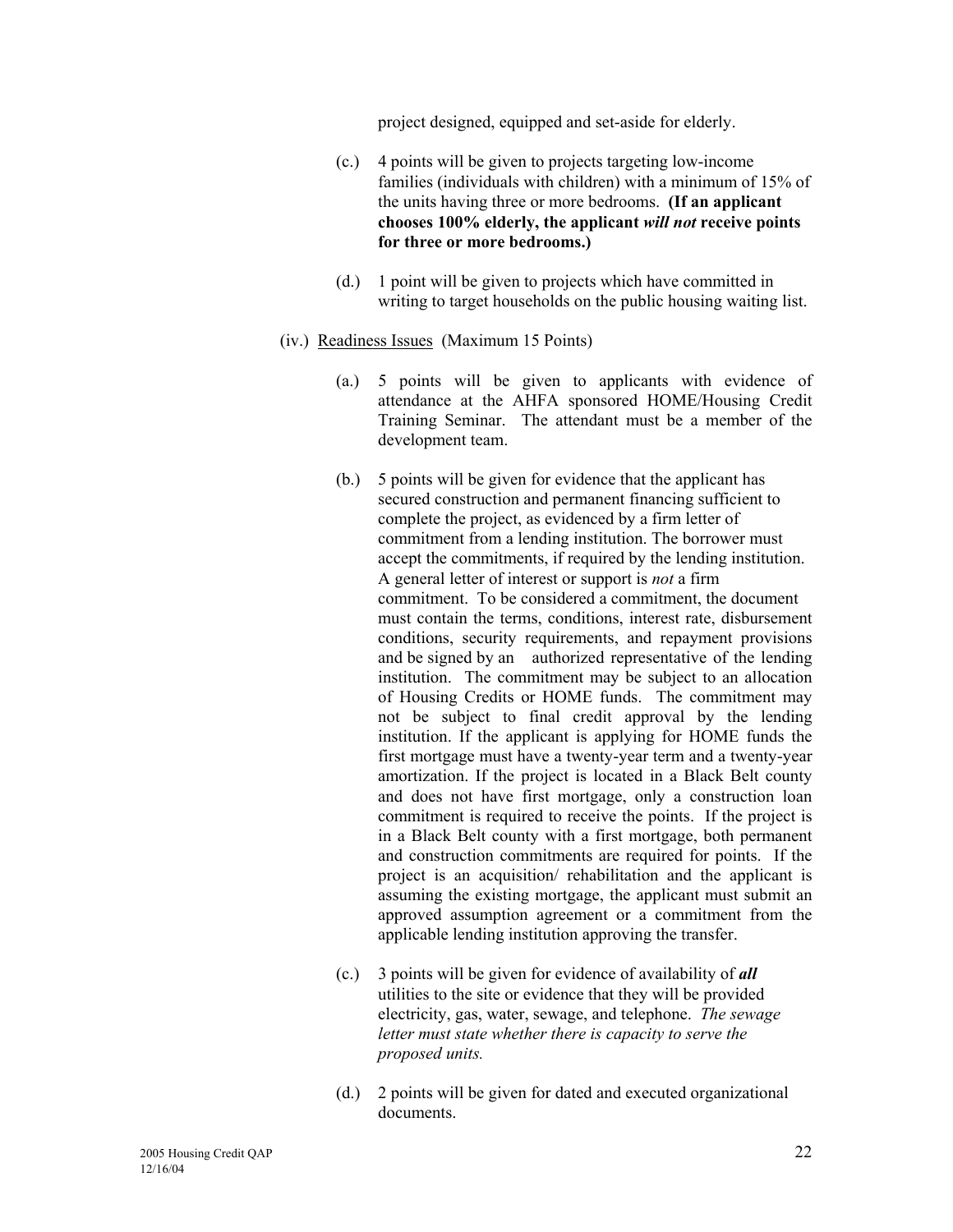- (v.) Project Type (Maximum 16 Points)
	- (a.) 5 points will be given for rehabilitation of existing multifamily residential rental housing. A minimum of \$10,000 per unit of hard construction cost must be completed in order to receive points.
	- (b.) 5 points will be given for applicants that apply for a fourpercent (4%) credit only. (The four-percent (4%) Acquisition credit does not qualify for the points)
	- $(c.)$  4 points will be given to HUD and USDA RD "distressed" properties. AHFA defines "distressed" properties as being in risk of foreclosure. A letter from HUD or USDA RD must be submitted with the application stating the reason property is "distressed".
	- (d.) 2 points will be given for applicants that propose a project intended for eventual tenant ownership. The project must consist of single-family homes, duplexes, or townhomes to be eligible for points. Projects consisting of townhomes must be exactly 12 units to be eligible for points
- (vi.) Location (Maximum 47 Points)
	- (a.) Site Selection (Maximum 30 points)
		- (1.) Neighborhood Characteristics (Maximum 25 points)

**4 points (1 mile) 3 points (2 miles)** 

 Points will be awarded for the following services located within the specified distance of the site. Distance will be measured by odometer from the automobile entrance of the proposed project site to the closest automobile entrance to the parking lot of the applicable service. Applicant should ensure that the service is suitable for the targeted population. Points will only be awarded for the services listed below.

| Grocery store                | Public Library            |
|------------------------------|---------------------------|
| <b>Public Transportation</b> | Convenience Store         |
| Hospital/Doctor Office       | Bank/Credit Union         |
| <b>Elementary School</b>     | Post Office               |
| Daycare/After School         | Dept. of Human Resources/ |
| Pharmacy/Drug Store          | Public Health             |
|                              |                           |

#### **1 point (2 miles)**

Public Athletic Fields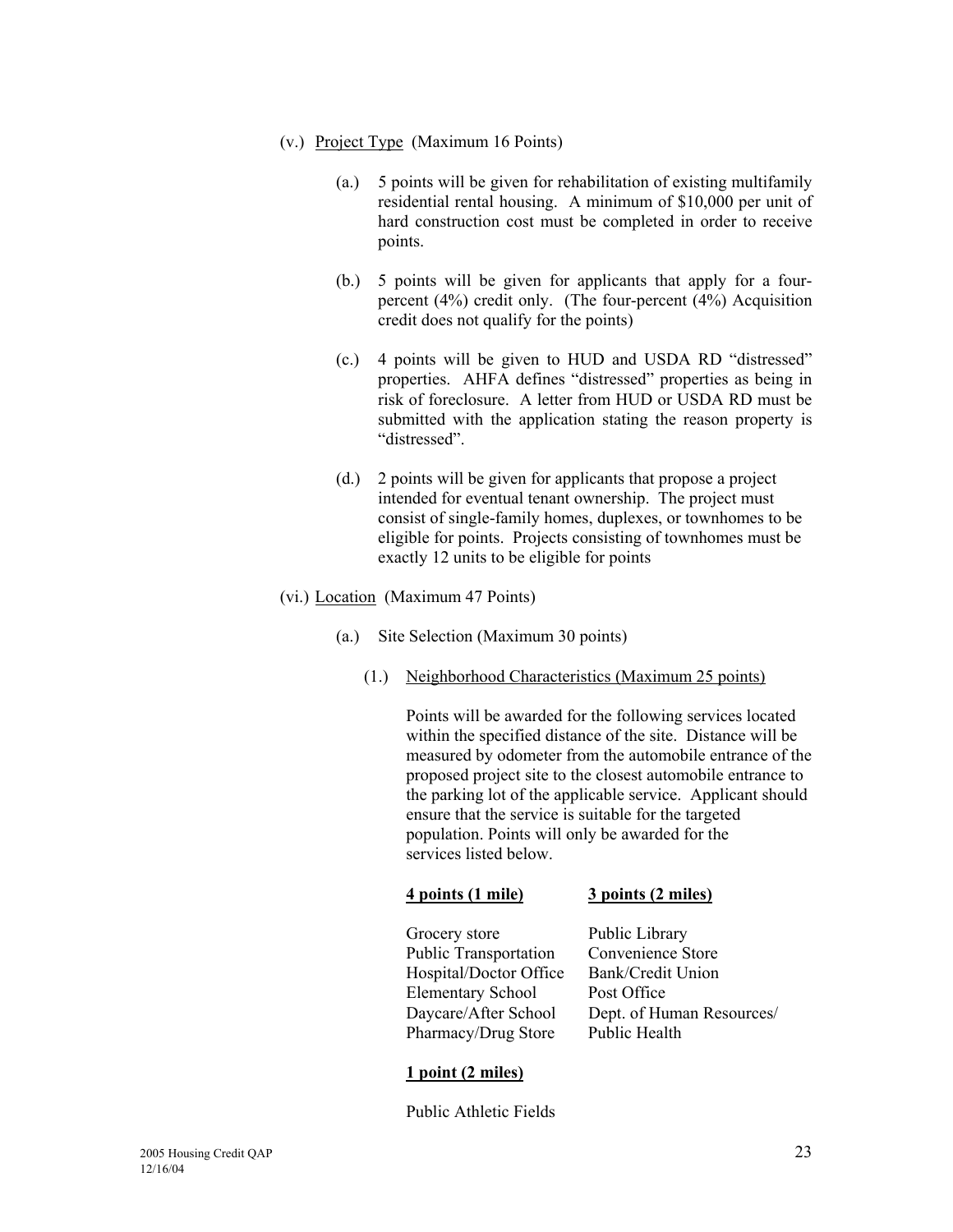Public Swimming Pools Movie Theater Church Municipal Parks

(2.) Negative Neighborhood Services

 5 points each will be deducted if any of the following incompatible uses are adjacent or within ½ mile of the site. (The following list is not inclusive).

| Junk yard/dump                                         | Pig/chicken farm    |
|--------------------------------------------------------|---------------------|
| Salvage yard                                           | Processing plants   |
| Wastewater treatment facility                          | Industrial          |
| Distribution facilities                                | Airports            |
| Liquor store                                           | Utility substations |
| Railroads                                              | Prisons             |
| Adult entertainment/video/theater Solid waste disposal |                     |

(3.) Accessibility (Maximum 10 points Deducted**)**

 5 points will be deducted if the condition of the streets and sidewalks are unsatisfactory. The width of the streets will be taken into consideration.

 5 points will be deducted if access to the site is on a 4-lane highway.

(4.) Environmental (5 points)

 The applicant must provide a completed Phase I Environmental Site Assessment that shall conform, but not be limited to, the minimum standards as defined by the American Society for Testing and Materials Practice Standards E-1527-00 to qualify for the points. The report must be addressed to AHFA.

5 points will be awarded if the Phase I submitted with the application indicates all of the following:

- No recognized environmental conditions
- No environmental regulatory concerns
- No further action/investigation recommended
- (b.) Black Belt Counties (15 points) will be given to projects located in the following Black Belt counties:

| <b>Bullock</b> | Choctaw | Dallas | Greene  |
|----------------|---------|--------|---------|
| Hale           | Lowndes | Macon  | Marengo |
| Perry          | Pickens | Sumter | Wilcox  |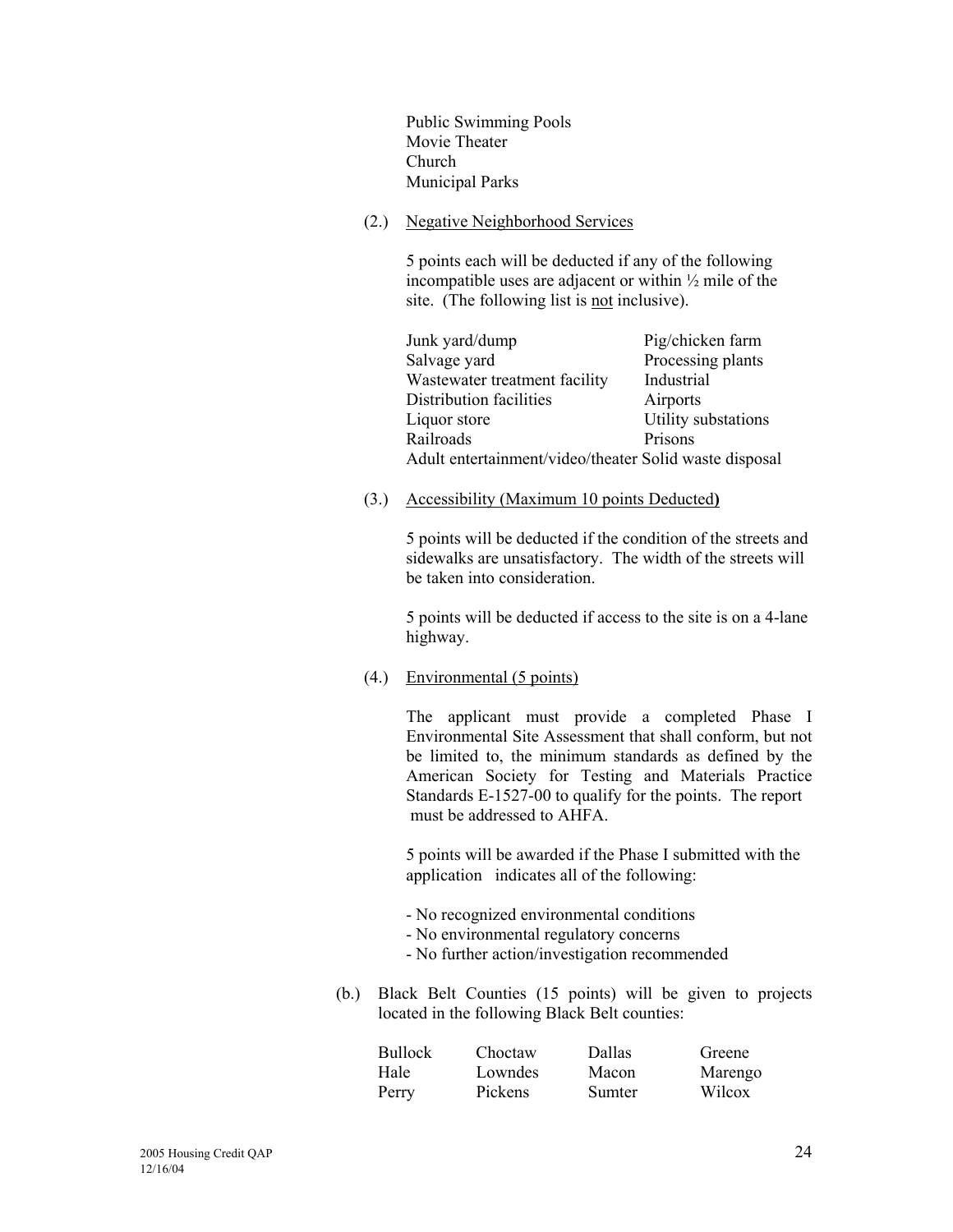(c.) Qualified Census Tracts/Revitalization Plan (2 points) will be given to projects located in qualified census tracts, the development of which contributes to a concerted community revitalization plan. AHFA defines such a plan as a published document, approved and adopted by the local governing body by ordinance or resolution, that targets local funds to specific geographic areas (the geographic area cannot be the entire town or city that has adopted the plan) for low-income residential developments (serving residents at, or below, 60% of the area median income). A copy of the written Revitalization Plan's applicable pages must be submitted with the application package. AHFA will not consider a Consolidated Plan the same as a Revitalization Plan for the purpose of receiving points.

#### **2.) Applicant Characteristics (Maximum 25 Points)**

- (i.) 5 points will be given to applicants with participation of minorities or women. To qualify for the points for participation of minorities or women, the application must meet one of the following requirements:
	- Minorities or women have ownership in the project;
	- Minority- or women-owned business or individual(s) (is/are) listed as the developer on page 2 of the application;
	- Applicant/Owner guarantees at least 10% of the total building cost (line 19 of the Estimated Cost Certification) is awarded to minority- or women-owned businesses.

 *In all cases, the minority or female individual(s) must have at least a 50% ownership interest as the project's general partner or 50% ownership interest in the participating business to qualify for the points. These businesses include, but are not limited to, real estate firms, construction firms, appraisal firms, management firms, financial institutions, investment banking firms, underwriters, accountants, and providers of legal services. The name and address of the company and the anticipated contract amount must be listed at the time of application on the form provided by AHFA in the application package in order to receive the points.*

(ii.) A maximum of 10 points will be given to owners (individual(s), corporation(s), or in the case of a limited partnership, the general partner(s)) who have previous successful experience in the development of multifamily housing. The owner may include experience gained as an owner in another firm, but not as an *employee* of another firm. Applicants must **currently own** the properties listed for development points.

> 10 points  $(1000+$  units or  $10+$  projects) 9 points (900 - 999 units or 9 projects) 8 points (800 - 899 units or 8 projects) 7 points (700 - 799 units or 7 projects) 6 points (600 - 699 units or 6 projects )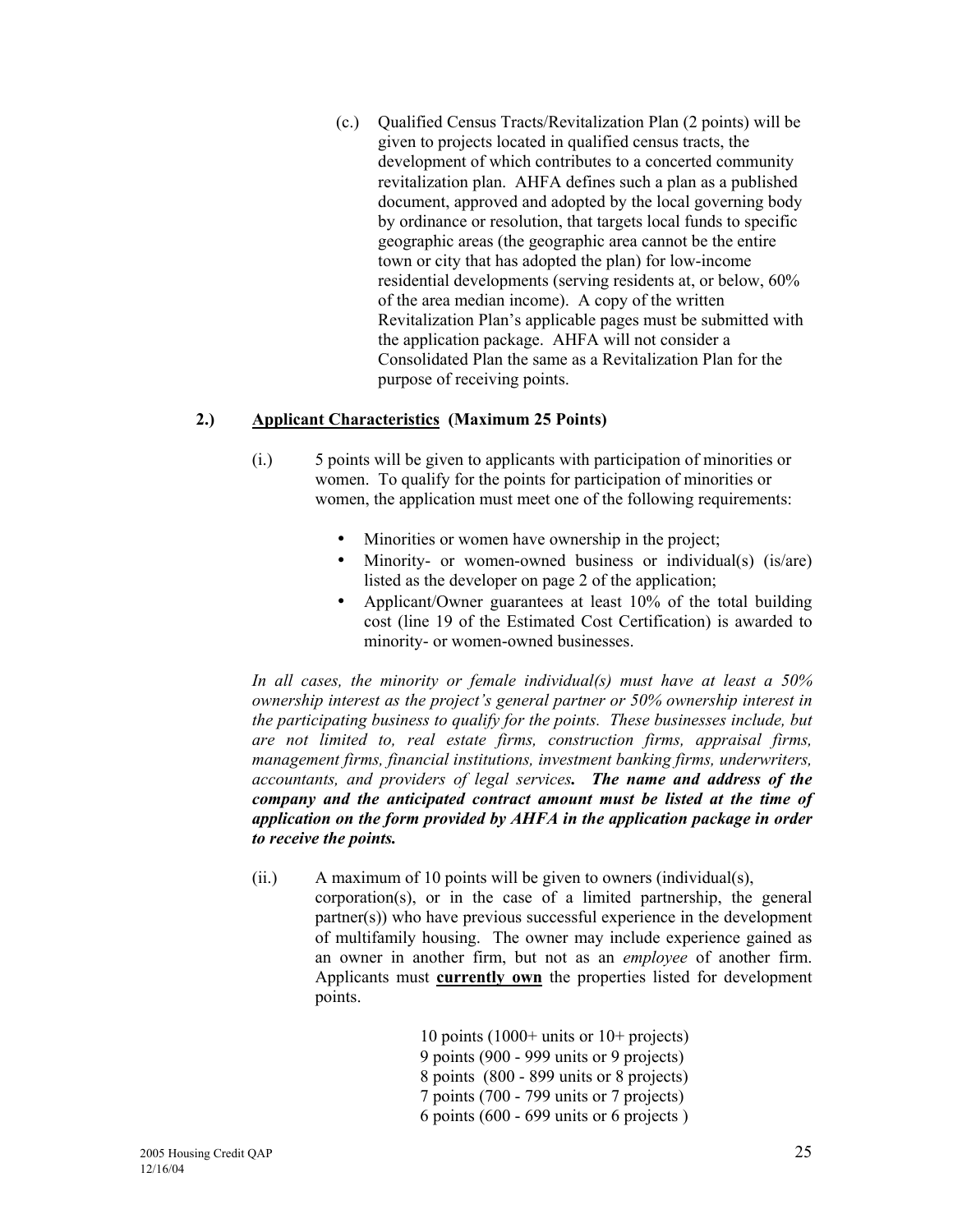- 5 points (500 599 units or 5 projects) 4 points (400 - 499 units or 4 projects) 3 points (300 - 399 units or 3 projects) 2 points (200 - 299 units or 2 projects) 1 point (100 - 199 units or 1 project)
- (ii.) A maximum of 10 points will be given to applicants with sound experience as managing agents of **low-income** housing. This experience is defined by the highest number of units currently managed. Only those units in projects that are considered low-income units will be counted in this total.

 10 points (1000+ units or 10+ projects) 9 points (900 - 999 units or 9 projects) 8 points (800 - 899 units or 8 projects) 7 points (700 - 799 units or 7 projects) 6 points (600 - 699 units or 6 projects) 5 points (500 - 599 units or 5 projects) 4 points (400 - 499 units or 4 projects) 3 points (300 - 399 units or 3 projects) 2 points (200 - 299 units or 2 projects) 1 point (100 - 199 units or 1 projects)

#### **B. POINTS LOST**

1.) Incomplete Application (No Maximum Points Lost)

 **If threshold documentation is missing or a threshold requirement is not met at the time AHFA receives the application, the application will no longer be considered. AHFA may request a clarification of a threshold requirement**  and determine if complete at **AHFA**'s discretion.

One (1) point per missing or incomplete document will be deducted from an applicant's score if AHFA, during the completeness check, must notify the applicant of any document(s), which must be submitted. If the documents are not received by the specified time, the application will no longer be considered.

2.) Project Location (Maximum Loss of 6 Points)

#### **Point deductions for project location are cumulative to a maximum of 6 points.**

 (i.) 3 points will be deducted for applications located in counties that AHFA funded a project in the 2004 application cycle. The applicable counties are:

| <b>Bibb</b> | Coffee     | Colbert    | Coosa      |
|-------------|------------|------------|------------|
| Dekalb      | Etowah     | Houston    | Jackson    |
| Jefferson   | Lamar      | Lauderdale | Lawrence   |
| Lee.        | Marshall   | Mobile     | Montgomery |
| Talladega   | Tallapoosa | Russell    |            |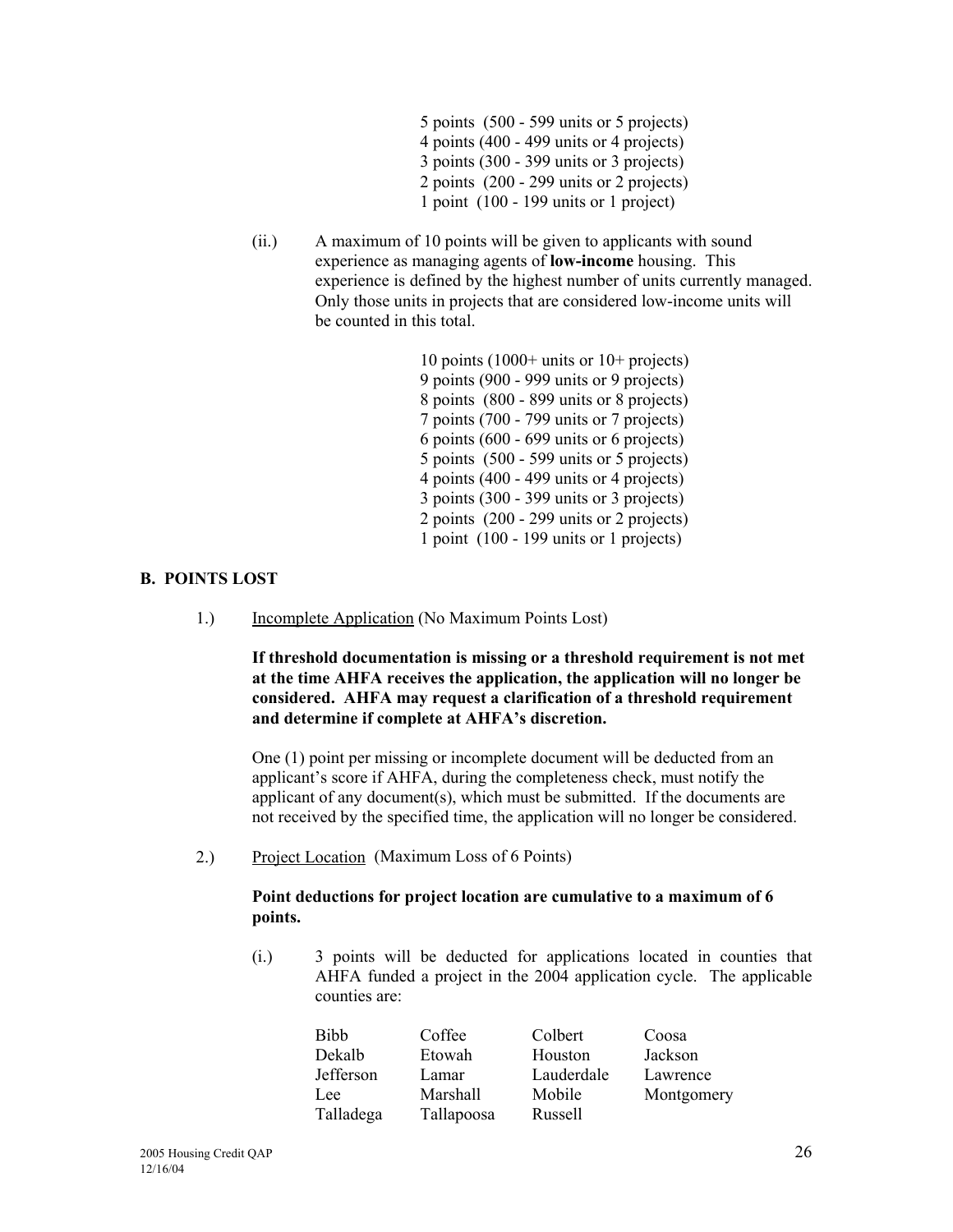(ii.) 2 points will be deducted for applications located in counties that AHFA funded a project in the 2003 application cycle. The applicable counties are:

| Autauga<br>Chilton | Barbour<br>Clay | <b>Blount</b><br>Covington | Calhoun<br>Cullman |
|--------------------|-----------------|----------------------------|--------------------|
| Dale               | <b>Franklin</b> | Jefferson                  | Mobile             |
| Russell            | Shelby          | St. Clair                  | Walker             |

 (iii.) 1 point will be deducted for applications located in counties that AHFA funded a project (excluding HOME only) in the 2002 application cycle. The applicable counties are:

| <b>Baldwin</b> | <b>Cherokee</b> | Clarke    | <b>Jefferson</b> |
|----------------|-----------------|-----------|------------------|
| Lauderdale     | Lee.            | Limestone | Madison          |
| Montgomery     | Morgan          | Pike      | Tuscaloosa       |

AHFA will not consider an application for new construction that is submitted in a county that AHFA funded in 2002, 2003, and 2004 unless all AHFA 2002, 2003, and/or 2004 projects within a 1-mile radius of the proposed site have been placed in service and are 90% occupied at the time of application. Projects funded with Housing Credits only, Housing Credit combined with HOME funds, and tax exempt Bonds combined with Housing Credits will be considered within the 1-mile radius. *Radius is defined as a straight line extending from the center of a circle to the circumference.* 

**Applications for projects located in the Black Belt counties will not be subject to point deductions.** 

**Applications for the rehabilitation of existing residential housing will not be subject to point deductions in any county and the 1-mile radius requirement.** 

**Applications that contain financing through HUDís HOPE VI program will not be subject to point deductions in any county and the 1-mile radius requirement.** 

**Applications for mixed-income projects will not be subject to the 1-mile radius requirement. Mixed-income projects will be defined as follows:** 

- • **At least 20% of the rental residential units in the project shall be rent restricted and occupied by individuals whose income is 50% or less of the area median income and the remaining units must be market rate units, or**
- • **At least 40% of the rental residential units in the project shall be rent restricted and occupied by individuals whose income is 60% or less of the area median income and the remaining units must be market rate units.**

AHFA will provide reasonable assistance in determining occupancy of applicable projects, upon request. All information provided to applicants by AHFA will be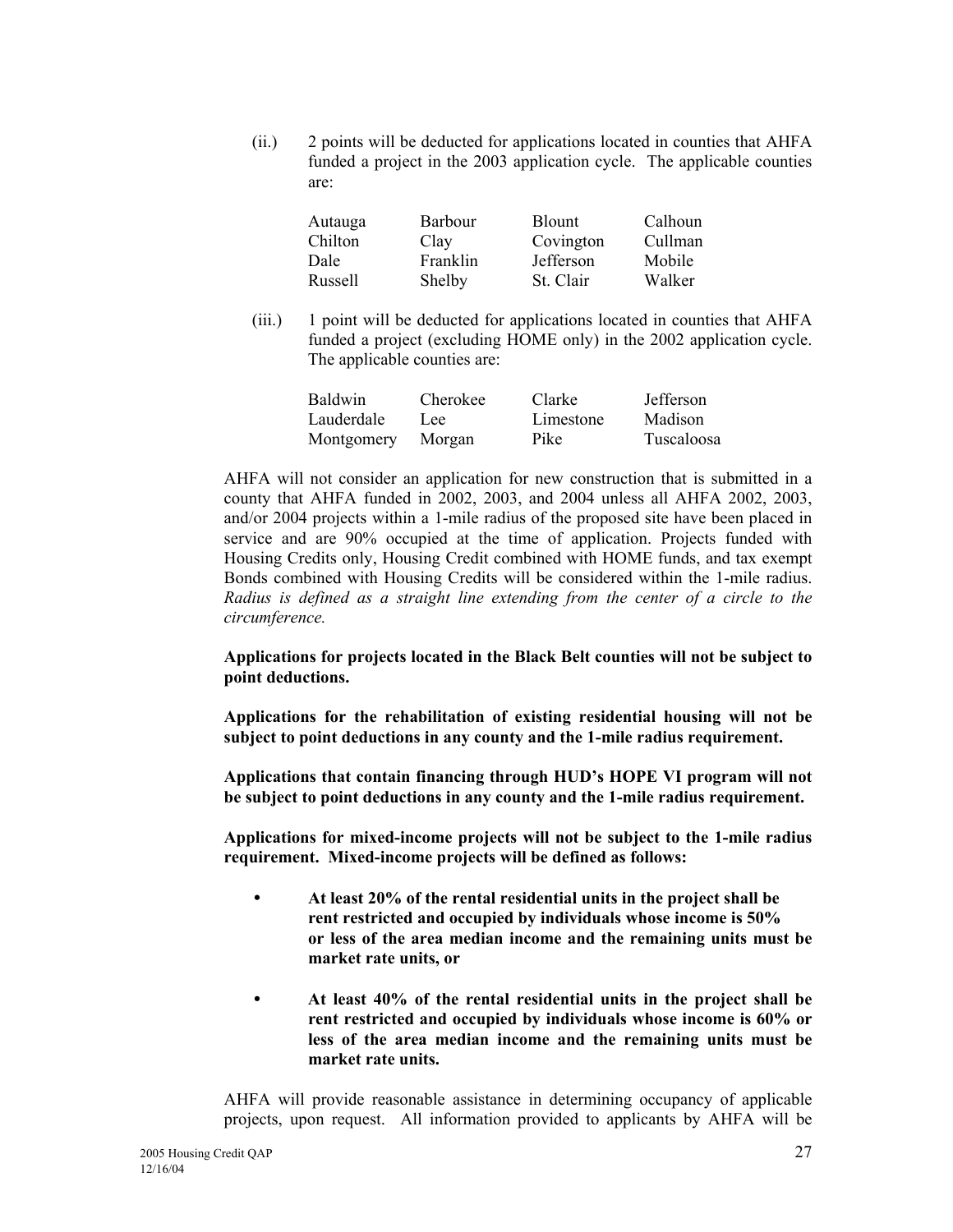based upon third party information reported to AHFA. AHFA will confirm occupancy of all applicable projects at the time of application.

AHFAís determination of occupancy is final and binding on all applicants. AHFA is not responsible for errors or omissions in occupancy reported to AHFA.

- 3.) Compliance (Maximum Loss of 15 Points)
	- $(i.)$  A maximum of 10 points will be deducted if the applicant's existing projects or the applicant's management company's existing projects are not in compliance with Section 42, the HOME Regulations or AHFA's policies and procedures.
	- (ii.) A maximum of 5 points will be deducted if the applicant has not met the Davis-Bacon requirements on any existing project.

 See breakdown of points for both existing projects and existing Davis- Bacon files. **(Addendum B)** 

- 4.) Returned Credits (Maximum Loss of 15 Points)
	- (i.) 10 points per project will be deducted if a 1995 or later project was not or has not been placed in service within 24 months of receiving the reservation.
	- (ii.) 5 points per project will be deducted if a 1996 or later project received a reservation for Housing Credits but did not meet the minimum 10% carryover requirement that resulted in returned credits.

 *Point deductions for returned Housing Credits will apply to the next Housing Credit allocation cycle the owner applies in following returning the Housing Credits.* 

#### **IV. COMPLIANCE MONITORING**

Section 11407 (b)(10) of the Omnibus Budget Reconciliation Act of 1990 provides an effective date of January 1, 1992, for qualified allocation plans to contain compliance monitoring procedures required by Section 42 (m)(1)(B)(iii). These compliance monitoring procedures apply to all buildings placed in service in Alabama that have received allocations of Low-Income Housing Tax Credits as determined by Section 42 and related Treasury Regulations (Reg.). The compliance monitoring procedures and requirements are as follows:

- A. AHFA will verify that the owner of a low-income housing project is maintaining records for each qualified low-income building in the project. These records must show, for each year in the compliance period, the information required by the record-keeping provisions contained in Reg. ß1.42-5(b)(1), incorporated herein by reference.
- B. AHFA will verify that the records documenting compliance with Section 42 for each year as described in Paragraph A above are retained for at least six years after the due date (with extensions) for filing the federal income tax return for that year. AHFA will also verify that the records for the first year of the credit period are being retained for at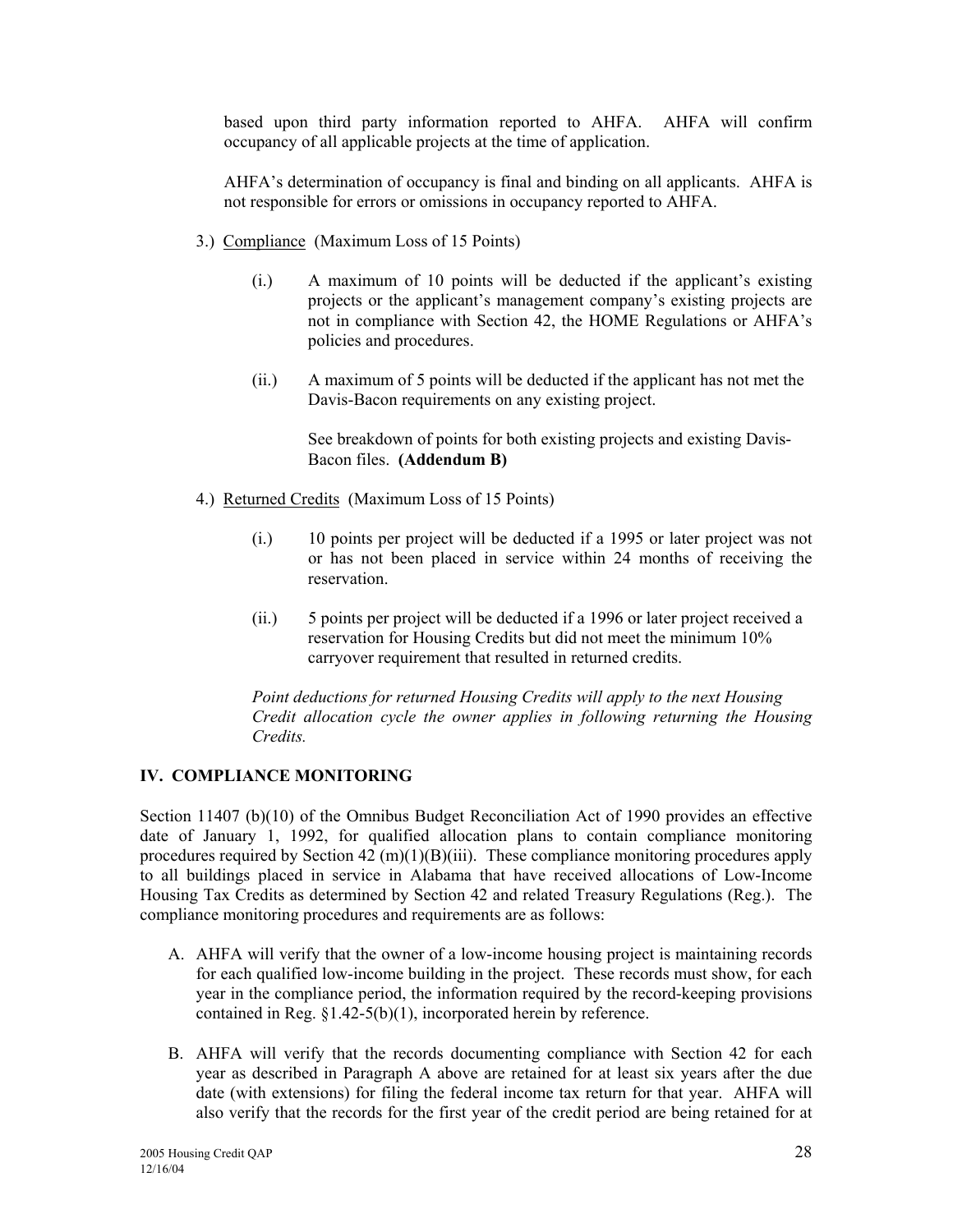least six years beyond the due date (with extensions) for filing the federal income tax return for the last year of the compliance period of the building.

- C. AHFA must receive from the owner of a low-income housing project written certification, under penalty of perjury, as provided in Reg. ß1.42-5(c)(1) and other applicable HOME Regulations, which certification provisions are incorporated herein by reference. Owners must also supply a copy of the Schedule A (Form 8609) Annual Statement filed with the federal income tax return of the ownership entity. Both of these documents are to be submitted annually by May 1.
- D. AHFA will review the certifications described in Paragraph C above for compliance with the requirements of Section 42.
- E. AHFA will inspect at least 20% of the low-income housing projects each year and will inspect the low-income certification, the documentation the owner has received to support that certification, and the rent records for each low-income tenant in at least 40% of the low-income units in those projects. AHFA will determine which tenantsí records are to be inspected, in accordance with Reg.  $\S1.42-5(c)(2)(iii)$ . AHFA will also conduct a physical inspection of at least 20% of the low-income units in projects selected for tenant file review.
- F. The owner must allow AHFA to perform an on-site inspection of any low-income building in the project through the end of the compliance period. This inspection is separate from any review of tenant files under Paragraph E and will include habitability requirements.
- G. AHFA will promptly notify the owner in writing if AHFA does not receive the certification described in Paragraph C, or is not permitted to inspect and review as described in Paragraphs D, E, and F, or otherwise discovers that the project does not comply with Section 42. In such event, the owner will be allowed a correction period to supply missing documentation or to correct noncompliance. This correction period begins the earlier of: (1) the date the notification is mailed or (2) the date of the inspection.
- H. AHFA will notify the IRS of an owner's noncompliance or failure to certify no later than 45 days after the end of the time allowed for correction and no earlier than the end of the correction period, whether or not the noncompliance or failure to certify is corrected. AHFA will notify HUD and/or the IRS by filing Form 8823, Low-Income Housing Credit Agencies Report of Noncompliance.
- I. AHFA will charge fees to cover the administrative expenses in monitoring compliance and to collect all expenses incurred in carrying out its duties as the Housing Credit agency, including but not limited to, reasonable fees for legal and professional services.
- J. During the compliance period, the owner will furnish to AHFA within 90 days of the close of each fiscal year a consolidated statement of financial position, an income and expense statement, and a rent roll of the project for that fiscal year. These items are to be certified by the owner.
- K. Compliance with requirements of Section 42 is the responsibility of the owner of the building for which the credit is allowable. AHFA's obligation to monitor for compliance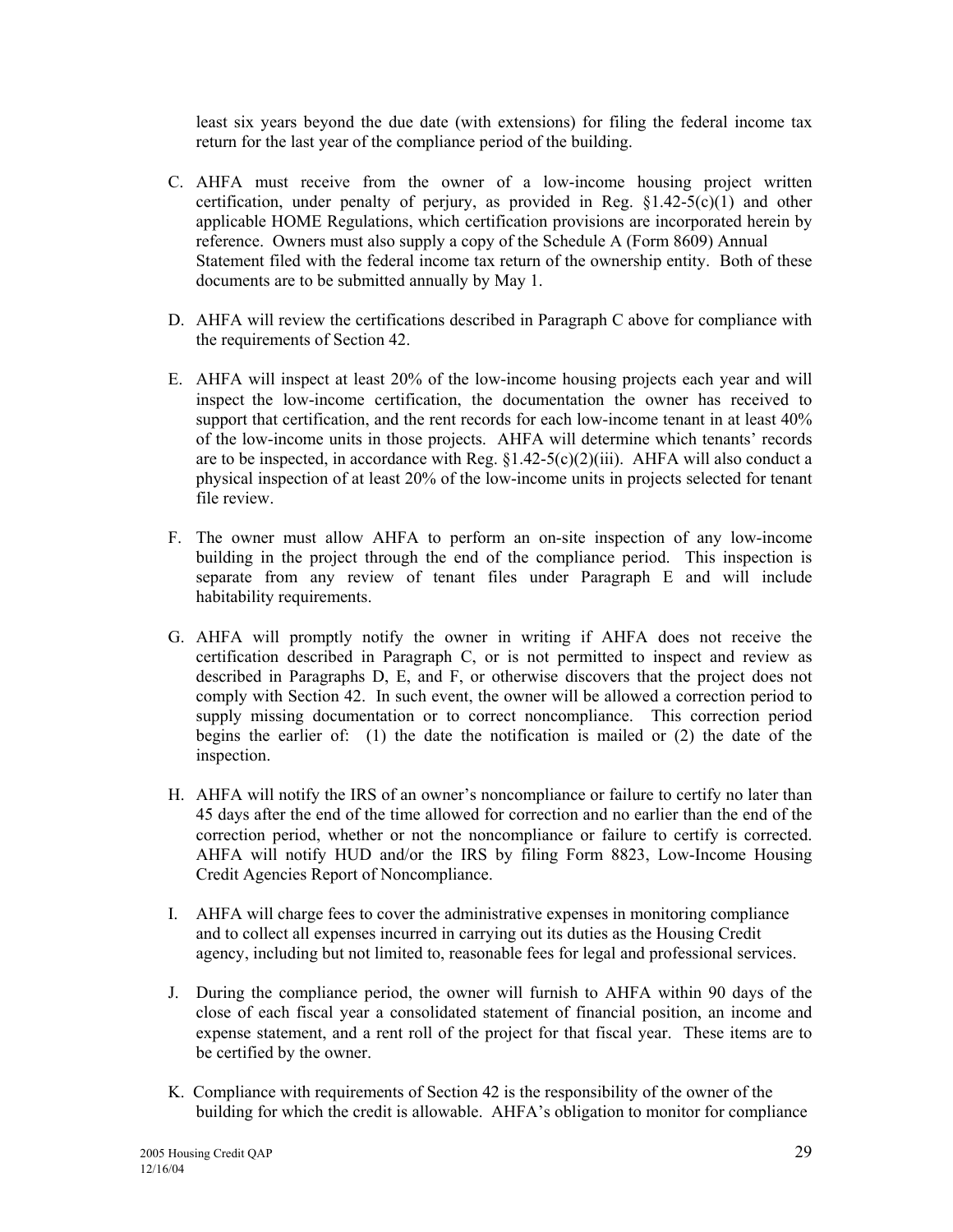with the requirements of Section 42 does not make AHFA or the State of Alabama liable to any owner or to any shareholder, officer, director, partner, member or manager of any owner or of any entity comprising any owner for an owner's non-compliance therewith.

- L. Owners and managers must attend AHFA's compliance training within 150 days of receiving IRS Form 8609 from AHFA.
- M. Failure to comply with all of the accessible and adaptive design and construction requirements of the Fair Housing Act may result in loss of Housing Credits pursuant to 26 C.F.R. ß 1.42-9.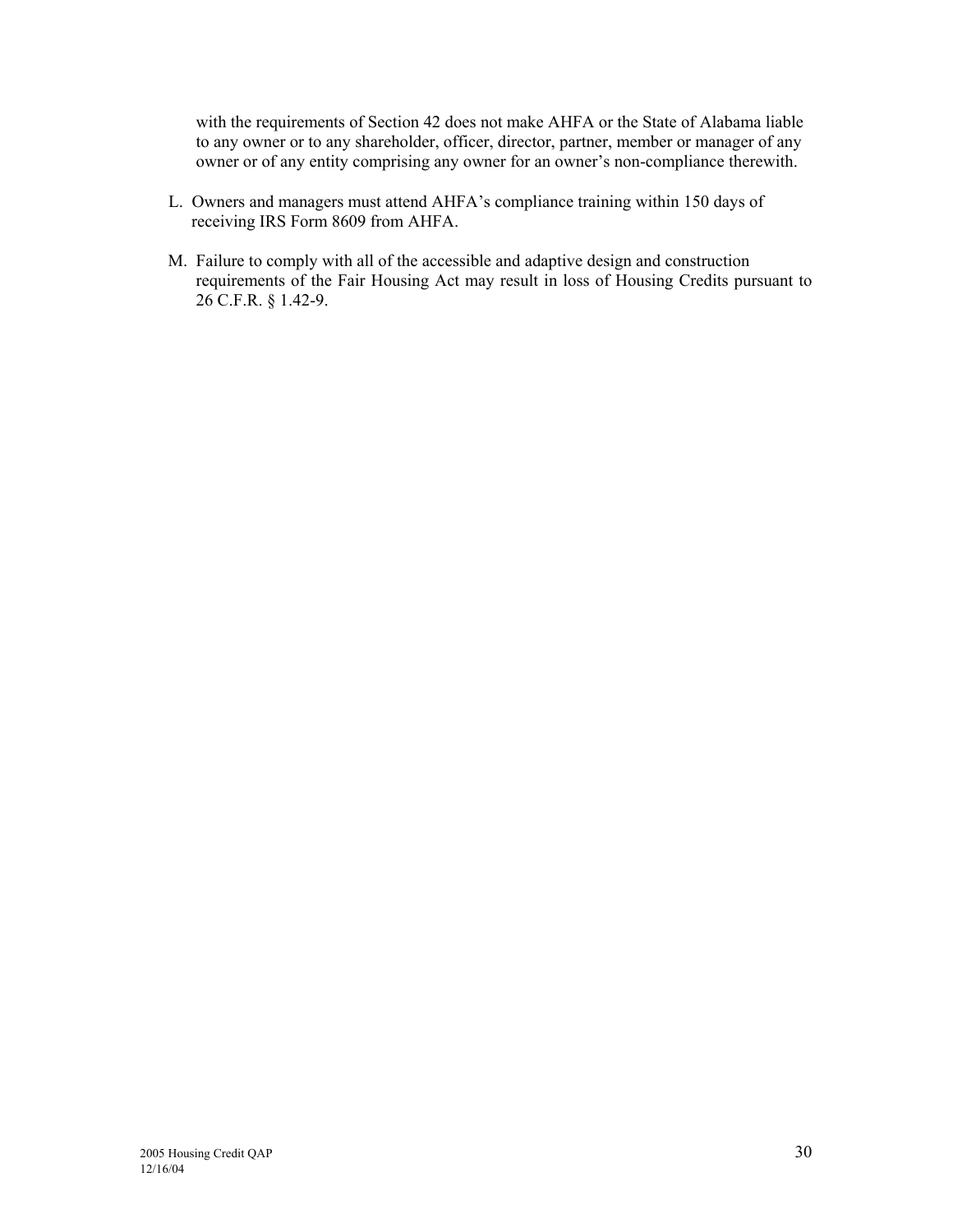# **Design Quality Standards Twelve (12) or More Units**

The following outline of minimum standards must be used in designing Housing Credit and HOME projects of twelve or more units.

**Any deviations from these standards should have the prior written consent or approval of the Alabama Housing Finance Authority.** 

**All projects must be designed in accordance with the applicable requirements of the Americans with Disabilities Act, Section 504 Requirements, Fair Housing and any local building codes.** 

#### I. **Site Selection Criteria:**

- A. Proposed sites contained within a 100-year flood plain are not permitted.
- B. Sites located in a Radon Zone-1 (highest level) will require Radon Resistant New Construction Practices. Rehabilitation projects must meet the Radon Mitigation Standards as required by the Environmental Protection Agency. The following counties are located in Radon Zone -1: Calhoun, Clay, Cleburne, Colbert, Coosa, Franklin, Jackson, Jefferson, Lauderdale, Lawrence, Limestone, Madison, Morgan, Shelby, and Talladega.
- C. All developments must submit a complete site specific soils report, not more than one year old at the time of submission of final plans and specifications, bound within the project specifications. The soils report must reflect the results of laboratory tests conducted on a minimum of one (1) soil boring per planned building location and a minimum total of two (2) soil borings at the planned paved areas of the development. A registered professional engineer or a certified testing agency with a current license to practice in the State of Alabama must prepare the report.
- D. Sites located outside municipal city limits:
	- 1. A proposed new construction site may be located outside a municipalityís city limit, but must be within the local police or sheriff jurisdiction.
	- 2. A proposed site that is located in the police jurisdiction of a local municipality must comply with applicable zoning restrictions as if located within that municipality's city limit.
	- 3. Domestic water and fire water service must be provided to the development by the local utility service provider.

#### II. **Building Design Criteria**

- A. Maximum Building Standards:
	- 1. The square footage of the Project's community building must not exceed 2,500 square feet (inclusive of the office area, community laundry, mechanical room, restrooms, kitchens, porches, etc.).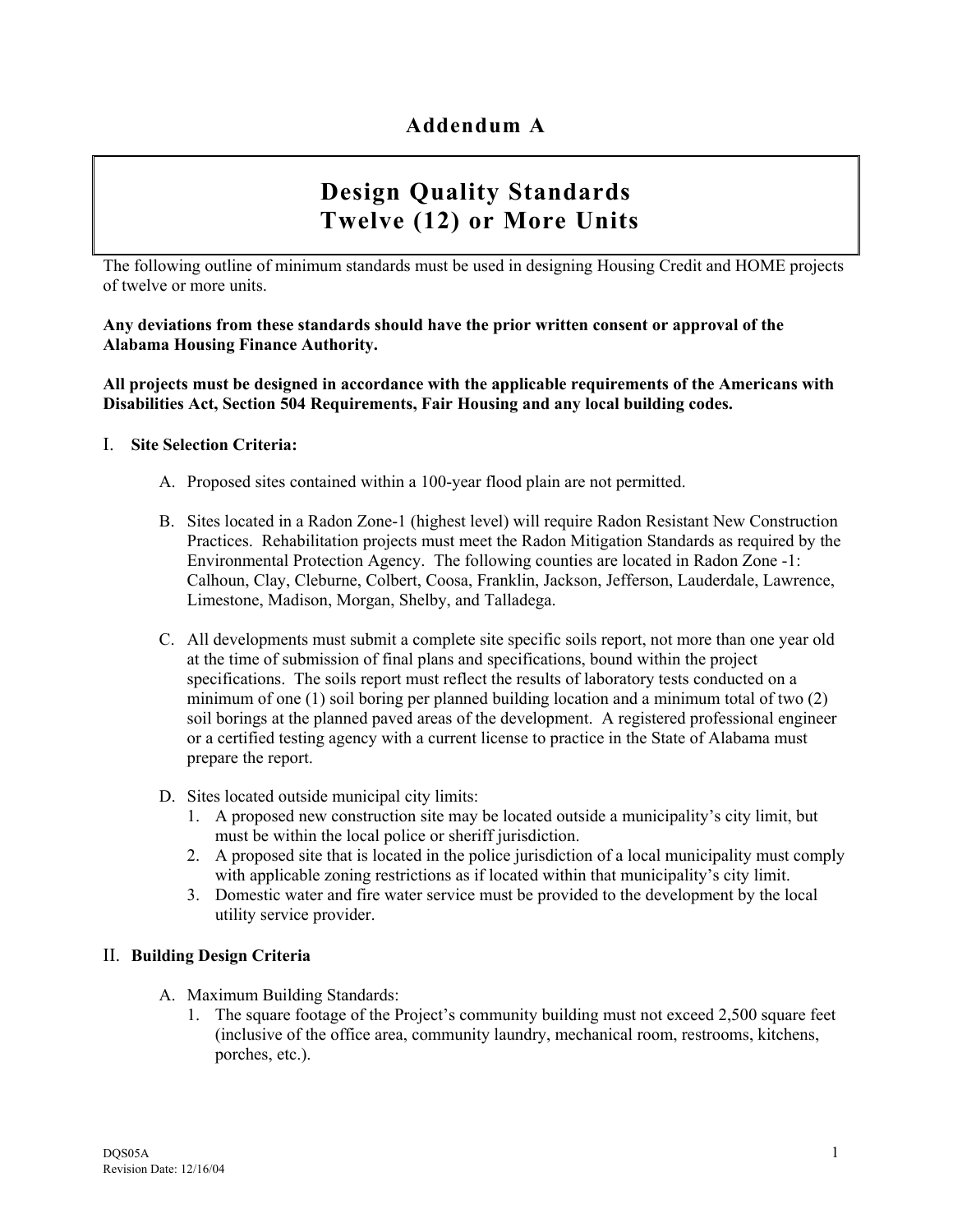- 2. All 100% Elderly projects must be one-story structures. Exception: Projects may have more than one story, provided elevators are to be installed servicing all upper level apartments. Design exceptions, or deviations, may be reviewed by AHFA on an individual basis.
- B. Minimum Building Standards:
	- 1. Minimum Apartment Unit Net Area Requirements:
		- a. "Net" area is measured from the **interior finished face** of the exterior wall to the **centerline** of the common, or party, wall.
		- b. Minimum Bedroom Net Area is measured from the interior faces of all walls surrounding each bedroom, excluding closets, mechanical rooms, and storage rooms.

**Minimum United** 

**Min. Bedroom**

|           |                            | Minimum Unit | MIN. Bearoom    |
|-----------|----------------------------|--------------|-----------------|
| Unit Type | <b>Number of Bathrooms</b> | Net Area*    | <b>Net Area</b> |
| 1 Bedroom |                            | $725$ s.f.   | $120$ s.f.      |
| 2 Bedroom |                            | $900$ s.f.   | $120$ s.f.      |
| 2 Bedroom | 1.5                        | $925$ s.f.   | $120$ s.f.      |
| 2 Bedroom | 2                          | $975$ s.f.   | $120$ s.f.      |
| 3 Bedroom | 2                          | $1,050$ s.f. | $120$ s.f.      |
| 4 Bedroom |                            | $1,250$ s.f. | $120$ s.f.      |

*\*Note 1: Unit areas do not include outside storage, covered porches, patios, balconies, etc.* 

- 2. Exceptions to the minimum area requirements:
	- a. Projects with USDA Rural Development (formerly FmHA) financing;
	- b. Single-Room Occupancy ("SRO") projects; and
	- c. Rehabilitation of existing residential rental units.
- 3. For new construction, all units must include an exterior storage closet with a minimum area of 16 square feet.
- 4. Exterior Building Standards:
	- a. Exterior Finishing Materials:
		- 1. Exterior building coverings: For new construction, very low maintenance materials are required. Acceptable materials include:
			- a. Brick;
			- b. High quality vinyl siding with a minimum thickness of .042 and a lifetime nonprorated limited warranty (50 year) transferable; or
			- c. Cementitious siding.

*All siding materials listed above are required to be 8 inches above the finished floor elevation of the building ground floor, with the exception of concrete patio and covered breezeway areas. Brick or decorative block must be used as an apron material.* 

- 2. Prefinished fascia and soffit: Vinyl or aluminum panels should be used.
- 3. Windows frames and sashes are to be constructed of vinyl-clad wood, solid extruded vinyl, or aluminum.
- 4. Materials for entry doors are to be metal-clad wood or hollow metal construction. ìPeepholesî and deadbolt locks are required in entry doors. Dead bolt locks on entry doors should have "thumb latch" on interior side. Double keyed dead bolt locks are prohibited. Minimum width of all exterior doors shall be 34 inches.
- 5. Roofing materials: Anti-fungal shingles or metal roof with 25-year warranty or better should be used.
- 6. Roof gable vents should be made of aluminum or vinyl materials.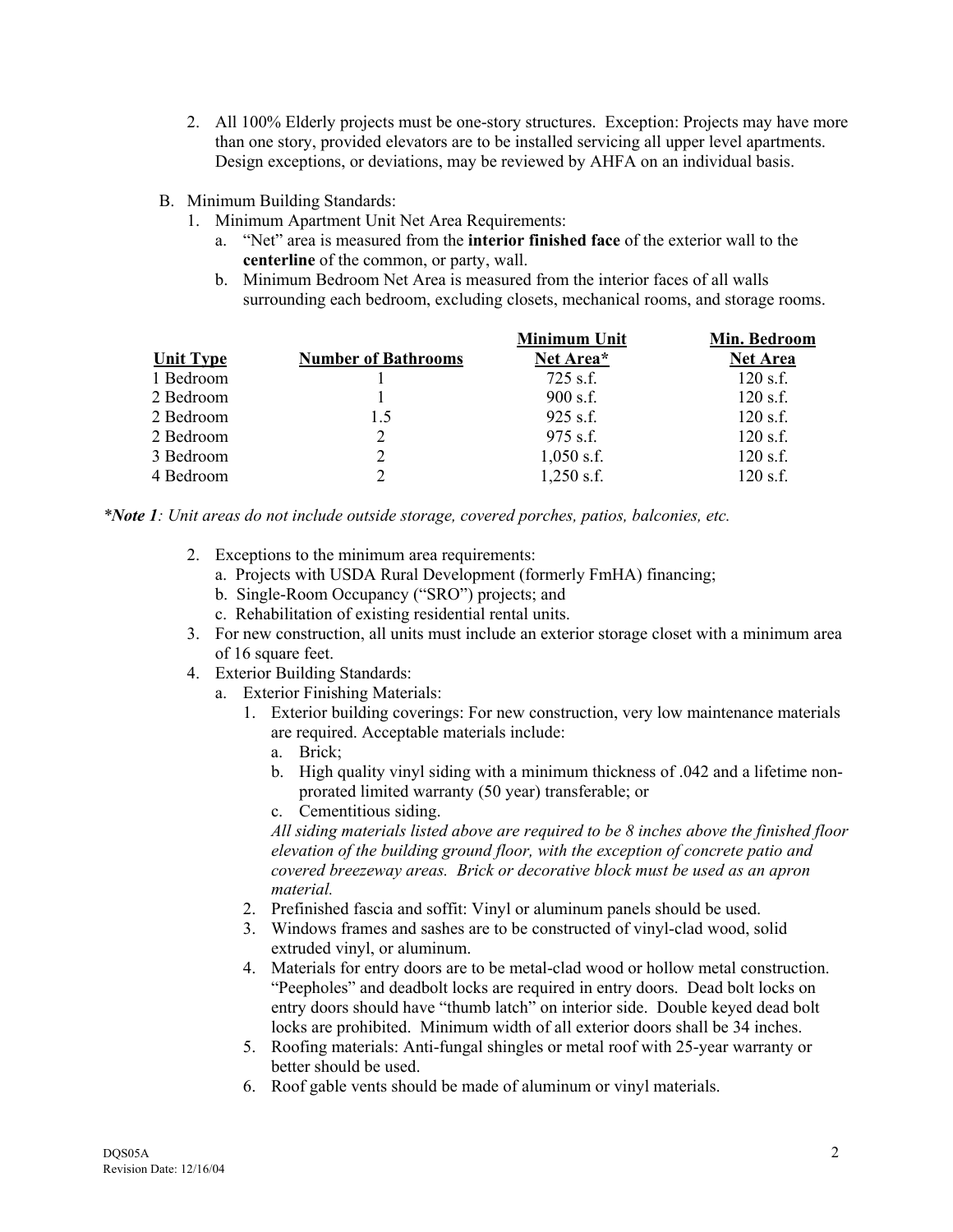- 7. All primary entries should be within a breezeway or have a minimum roof covering of 3-feet deep by 5-feet wide, and should be designed to divert water away from the entry door. Entry pads measuring 4 feet by 4 feet and made of impervious material with a minimum slope of  $1/4$  inch per foot are required at each exterior entry.
- 8. Breezeways functioning as fire exits must be constructed of concrete floor/decking material.
- 9. Exterior shutters are required on all 100% vinyl siding buildings.
- b. Other Exterior Standards:
	- 1. Exterior lighting is required at entry doors.
	- 2. Address numbers are to be clearly visible.
	- 3. One and one-half parking spaces per living unit required for family units, one space per unit for elderly units, two parking spaces for single family homes, and two parking spaces for each duplex, unless local code dictates otherwise, and no designated street parking allowed.
	- 4. Flashing is to be installed above all exterior door and window units.
	- 5. A landscaping plan must be submitted indicating areas to be sodded and landscaped. Landscaping plan(s) must follow any applicable landscape municipal ordinance. At a minimum, all disturbed areas must be seeded. One  $\overline{1}$  1/2" tree per unit. Six 1 gallon shrubs per unit.
	- 6. Concrete curbing is required along all paved areas throughout the development site, including parking areas.
	- 7. Sidewalk access to all parking spaces must be provided.
	- 8. A project sign including the fair housing logo is required.
	- 9. A minimum of one enclosed trash dumpster or compactor is required.
	- 10. Continuous asphalt or concrete paved access road must be provided to the entrance of the development.
- 5. Interior Building and Space Standards:
	- a. Wall Framing:
		- 1. Walls may be framed using metal studs in lieu of wood.
		- 2. Sound proofing or sound batt insulation is required between the stud framing in party walls. A sound rating of STC 54 is required.
	- b. Insulation Requirements:
		- 1. Exterior wall insulation should have an overall R-11 minimum for the entire wall assembly.
		- 2. Roof or attic insulation should have an R-30 minimum.
		- 3. Vapor retarders must be installed if recommended by project architect.
	- c. Kitchen spaces:
		- 1. 6 1/2-inch deep double bowl stainless steel sinks are required in each unit.
		- 2. Each unit must be equipped with a dry chemical fire extinguisher readily visible in the kitchen.
		- 3. New cabinets should have dual sidetrack drawers and no laminate or particleboard fronts for doors or drawer fronts. Cabinets shall meet the ANSI/KCMA A161.1 performance and construction standard for kitchen and vanity cabinets. Cabinets shall bear the certification seal of KCMA (Kitchen Cabinet Manufacturers Association).
		- 4. A pantry closet is required in each unit. The pantry must be  $1'6'' \times 1'6''$  deep with a minimum five shelves, located in the kitchen.
		- 5. Fluorescent lighting is required.
	- d. Bathroom Spaces: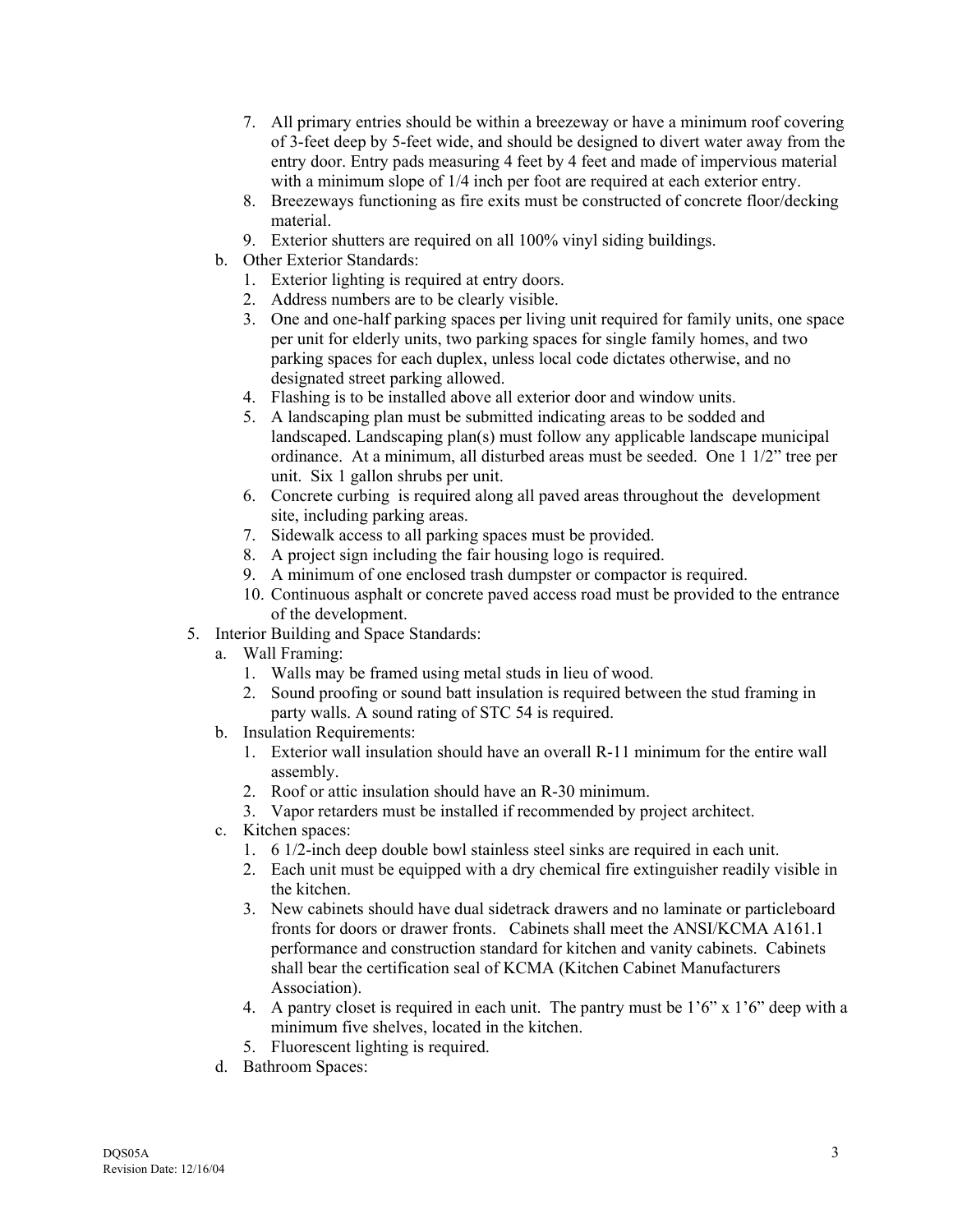- 1. Tub/shower units should have minimum dimensions of 30-inch width by 60-inch length and be equipped with anti-scald valves. All tubs in designated handicap accessible units must come complete with "factory-installed grab bars".
- 2. Water closets should be centered 18 inches from sidewalls or vanity/lavatories.
- 3. Mirror length should extend to top of vanity backsplash with top of mirror a minimum of  $6^{\circ}$ -0" above finish floor.
- e. Hallways should have a minimum width of 36 inches.
- f. All interior doors to habitable spaces should have minimum width of 30 inches.
- g. Overhead lighting is required in each room.
- h. Window treatments are required for all windows.
- i. Sliding glass doors are prohibited.
- j. Floor Finishes:
	- 1. Carpet materials must meet FHA minimum standards.
	- 2. Resilient flooring materials must meet FHA minimum standards.
- k. A minimum of two hard-wired with battery back-up smoke detectors is required per unit.
- 6. Plumbing and Mechanical Equipment:
	- a. Water heaters should be placed in drain pans with drain piping plumbed to the outside.
	- b. All water piping located on exterior walls and in attic space should be insulated. Water and sanitary waste lines should be located in interior walls or stubbed up through the floor.
	- c. Through-wall HVAC units are not permitted except in efficiency units or in offices.
	- d. CPVC supply piping is not allowed for interior space in-wall or overhead services.
	- e. HVAC units and water heaters are not permitted in attic spaces. Units must be placed in Mechanical Closets with insulated walls located in the living unit.
	- f. HVAC refrigeration lines shall be insulated.
	- g. HVAC 10 seer or greater should be used.
- C. Modular Construction:
	- 1. Modular units are to be constructed in component sections and assembled by a manufacturer in a controlled environment. The component sections are to be assembled on a conventional permanent foundation at the project site. Finish work is to be completed on site.
	- 2. Modular units must be constructed to meet applicable building codes, AHFA's specifications and Design Quality Standards stated herein.
	- 3. A modular home manufacturer's warranty must be provided.

#### III. **Drawing Submission Criteria:**

The following documents should be prepared by a registered architect, surveyor, or engineer licensed to practice in the State of Alabama.

- A. Site Plan: The following items should be shown.
	- 1. Scale: 1 inch = 40 feet or larger for typical units.
	- 2. North arrow.
	- 3. Locations of existing buildings, utilities, roadways, parking areas if applicable.
	- 4. Existing site/zoning restrictions including setbacks, rights of ways, boundary lines, wetlands, and flood plain.
	- 5. All proposed changes and proposed buildings, parking, utilities, and landscaping.
	- 6. Existing and proposed topography of site.
	- 7. Finished floor height elevations and all new paving dimensions and elevations.
	- 8. Identification of all specialty apartment units, including, but not limited to, designated handicapped accessible and sensory impaired apartment units.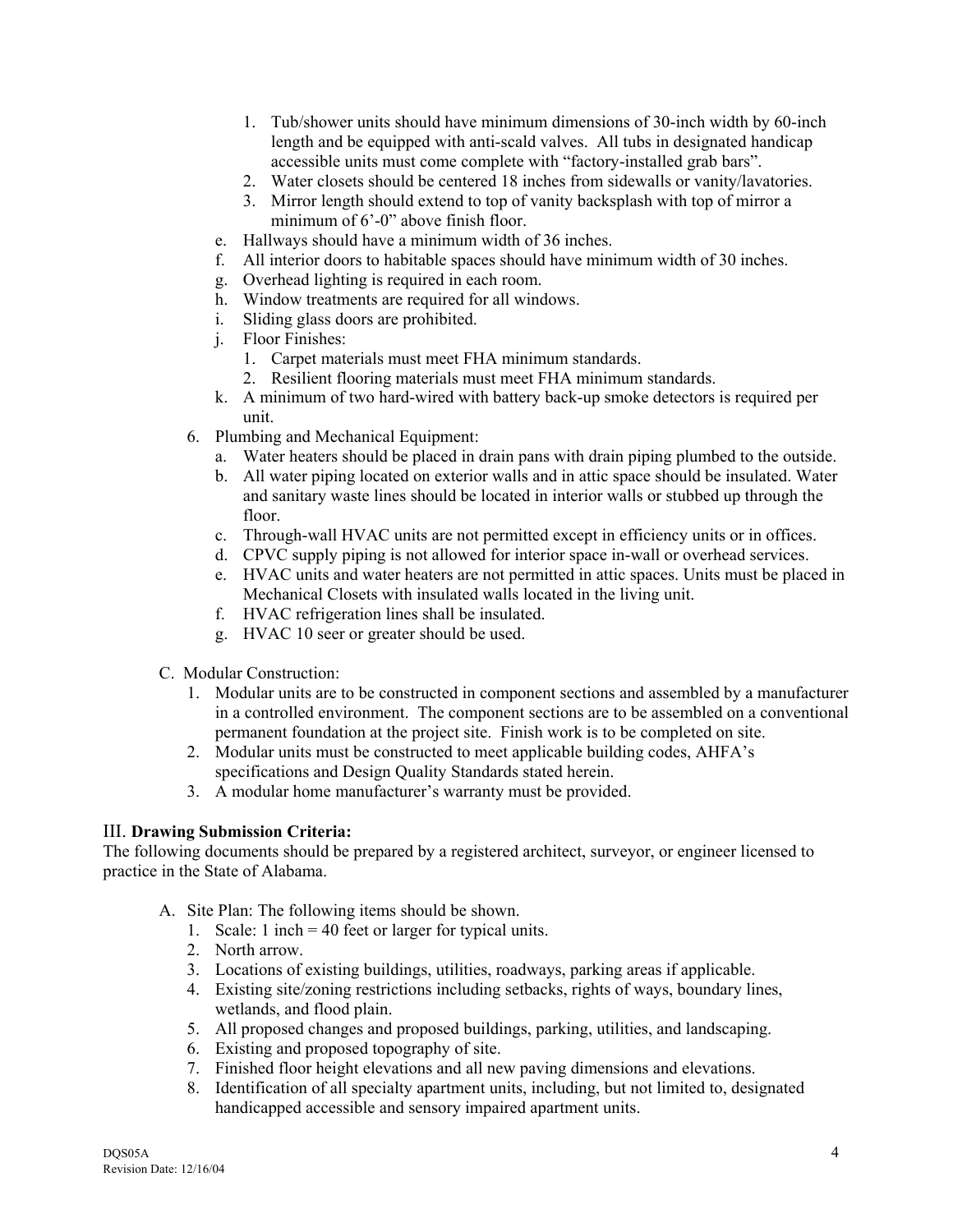- 9. Site accessibility design requirements.
- B. Floor Plans:
	- 1. Scale: 1/4 inch = 1 foot or larger for typical units.
	- 2. For projects requiring renovation and/or demolition of existing structures, show proposed changes to building components and design, identifying removal and new construction methods.
	- 3. Show room/space layout, identifying each room/space with name and finished space size.
	- 4. Indicate the total gross square foot size, and the net square foot size for each typical unit.
	- 5. For projects involving removal of asbestos and/or lead paint, identify location and procedures for removal.
- C. Elevations and sections for new construction:
	- 1. Scale:  $1/8$  inch = 1 foot or larger.
	- 2. Identify all materials to be used on building exteriors and foundations.